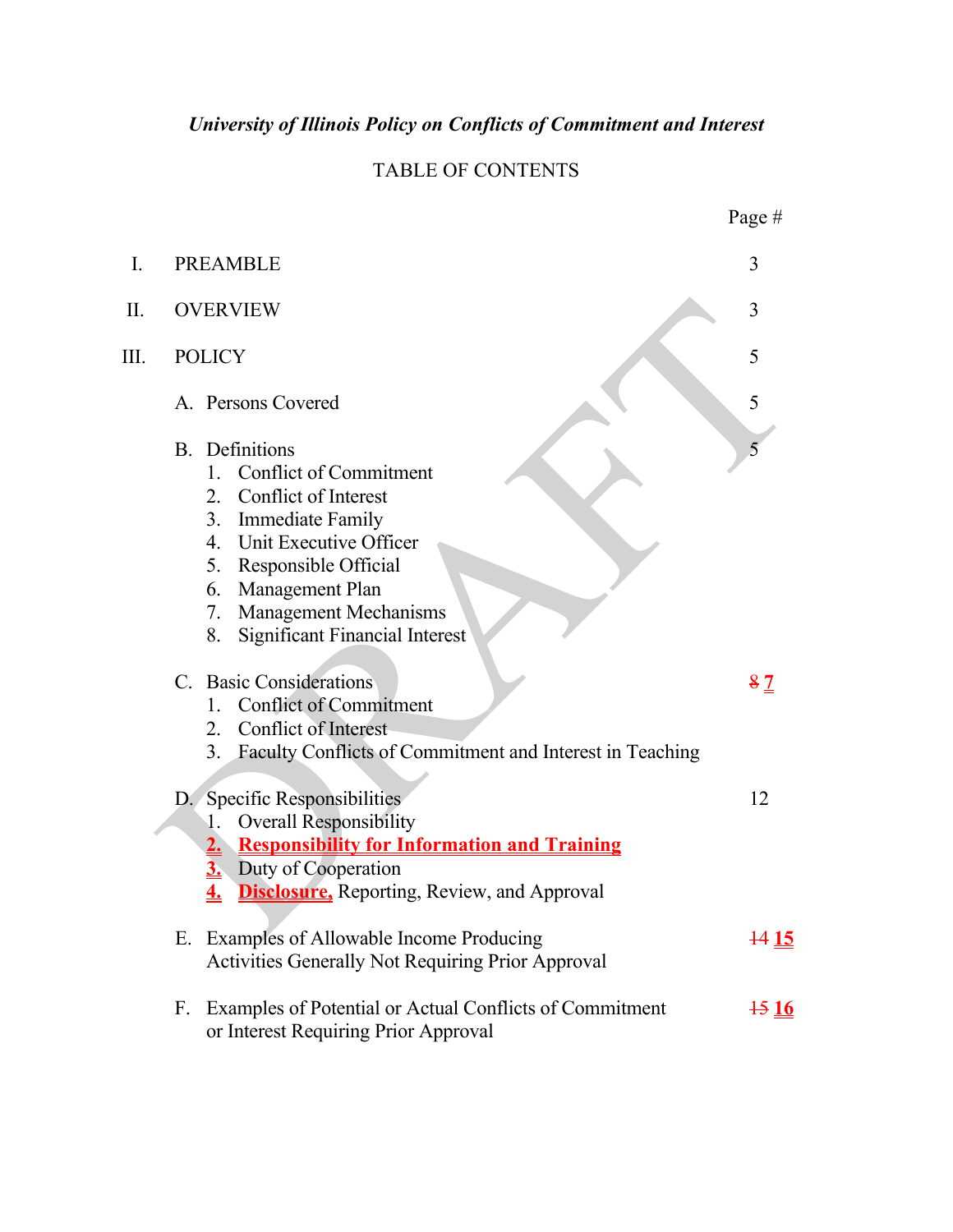| IV.                                                                                                            | <b>PROCEDURES</b>                                                                                                                                                                        | 17            |
|----------------------------------------------------------------------------------------------------------------|------------------------------------------------------------------------------------------------------------------------------------------------------------------------------------------|---------------|
|                                                                                                                | A. Disclosure of Non-University Activities<br><b>Annual Disclosure</b><br>$1_{-}$<br><b>Situation Specific Disclosure</b><br>2.<br><b>Reports from Third Parties</b><br>3.               | 17            |
|                                                                                                                | B. Review and Approval<br><b>First Level of Review</b><br>$1_{-}$<br>2. Routine Second Level of Review and Approval<br>3. Further Review and Routing<br><b>Rescinding Approval</b><br>4. | 18            |
|                                                                                                                | C. Managing Potential Conflicts                                                                                                                                                          | 20            |
|                                                                                                                | D. Appeals<br>Appealing Denials by the UEO<br>Appealing Denials at the Second Level of Review<br>2.<br>Final Appeals Based on Procedural Grounds<br>3.                                   | 21            |
|                                                                                                                | Sanctions for Violation of this Policy<br>Е.                                                                                                                                             | <u>22 23 </u> |
|                                                                                                                | Periodic Review<br>$F_{-}$                                                                                                                                                               | <u>22 23 </u> |
|                                                                                                                | G. Interim Administrative Actions                                                                                                                                                        | <u>22 23 </u> |
|                                                                                                                | H. Exceptions                                                                                                                                                                            | 2323          |
| Appendix: Documents, Laws, and Regulations Providing a<br><del>23</del> 24<br>V.<br>Foundation for this Policy |                                                                                                                                                                                          |               |
|                                                                                                                | <b>A. Authorities for Policy</b>                                                                                                                                                         |               |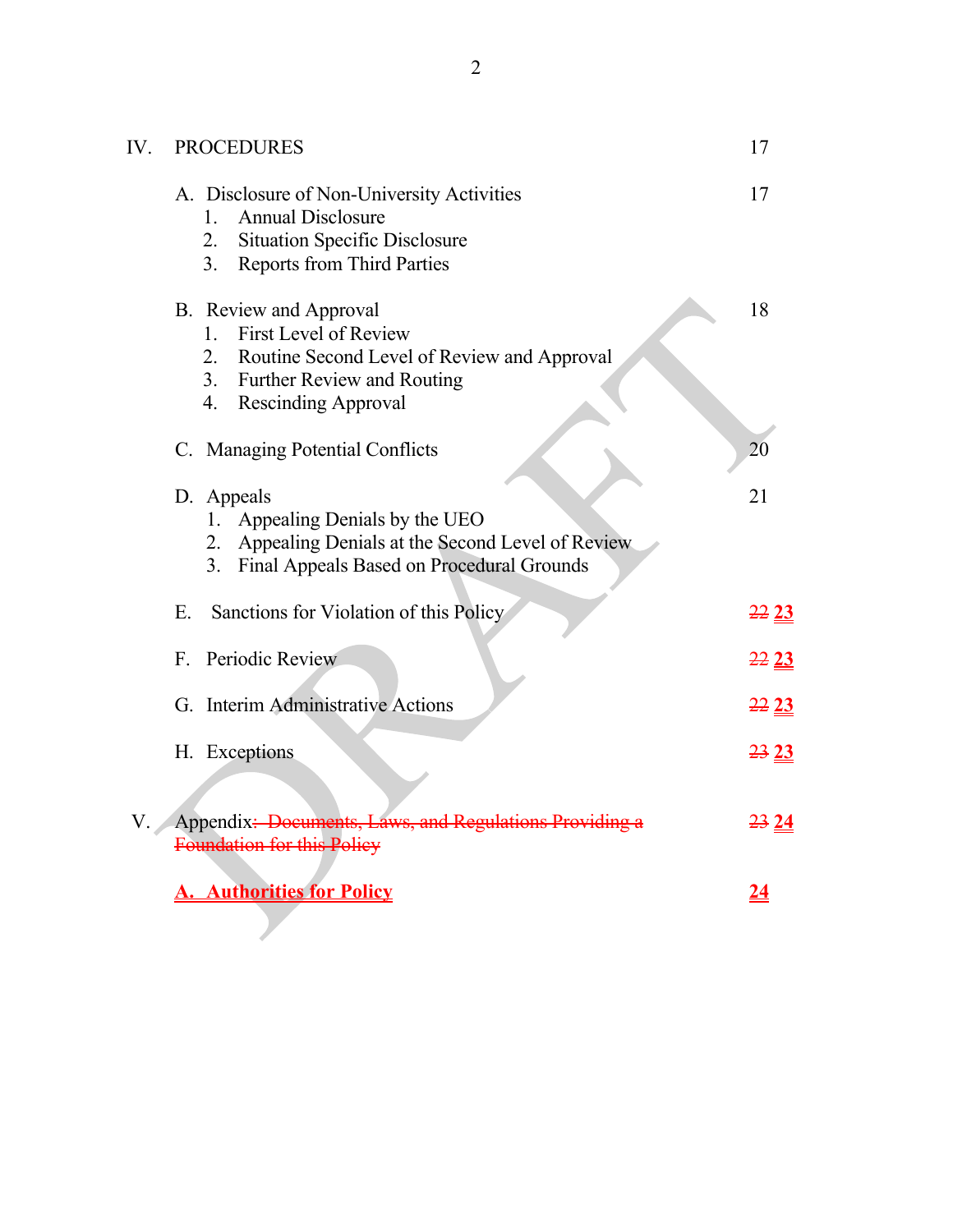### **I. PREAMBLE**

Active participation by academic staff members in external activities that enhance their professional skills or constitute public service can be beneficial to the university as well as to the individual. Because external activities can lead to conflicts of commitment or interest with regard to one's university responsibilities, the need exists for a general framework against which the propriety and advisability of nonuniversity activities can be measured and monitored.

This *University of Illinois Policy on Conflicts of Commitment and Interest* ("Policy") provides such a framework and identifies procedures for consultation and advice on conflicts of commitment or interest matters, for resolution of situations in which a conflict may exist, and for approval of exceptions when warranted. The Policy makes every effort to balance the integrity and interests of the University of Illinois with the integrity and interests of individual academic staff members. To that end, the Policy attempts not only to identify and eliminate or manage actual conflicts of commitment or interest but also, whenever possible, to prevent even the appearance of conflicts. The Policy provides for mechanisms to manage conflicts of commitment and interest, and for sanctions should those mechanisms fail.

This Policy implements an Illinois law requiring university faculty members to obtain prior written approval before engaging in non-university income producing activities. It also implements various policies set forth in the *Illinois Procurement Code, the* University *Statutes* and *The General Rules Concerning University Organization and Procedure.* Finally, the Policy accommodates federal regulations designed to protect the objectivity of federally funded research. Relevant excerpts from **References to** university, State, and federal documents appear in the Appendix.

This policy will be effective upon final approval by the president and the Board of Trustees, and supersedes the prior *University of Illinois Policy on Conflicts of Commitment and Interest*. It is intended to apply prospectively and not negate any decisions, actions, or plans implemented under previous version(s) of this policy.

# **II. OVERVIEW**

• Academic staff must obtain prior written approval to engage in non-university income producing activities (with some exceptions, as defined below). Academic staff must also disclose such activities **at least** annually **or** whenever a substantial change in such activities occurs, and when required by granting agencies.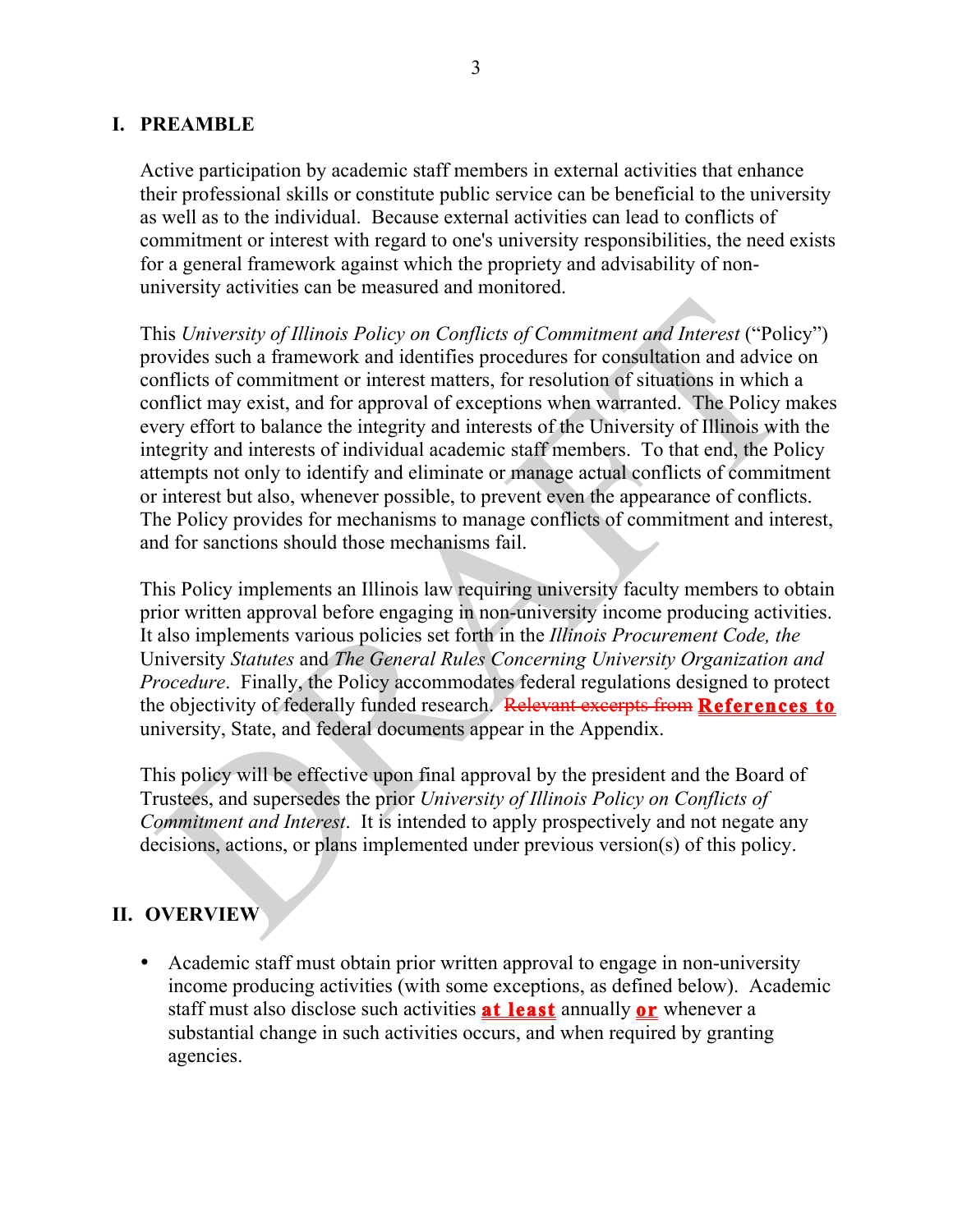- A conflict of commitment arises when the external activities of an academic staff member are so demanding of time or attention that they interfere with the individual's responsibilities to the university.
- A conflict of interest occurs when the academic staff member is in a position to advance his or her own interests or those of a third party, to the university's detriment.
- The involvement of students or other university employees in non-university income producing activities must be disclosed and may require monitoring.
- The university will conduct a coordinated annual process for the disclosure and approval of activities or relationships which may present conflicts of commitment or interest.
- The unit executive officer (UEO) will work with the academic staff member to identify, evaluate, manage, or eliminate potential conflicts.
- Conflict management may involve either the completion of an annual disclosure and approval process, or the execution of a written, situation-specific management plan.
- Conflict management may be implemented as a condition of authorization of an activity.
- If the UEO determines that the potential conflict cannot be managed, or the academic staff member and the UEO are unable to reach agreement on how to manage the potential conflict, the UEO must deny approval of the outside activities.
- Academic staff members may appeal a denial of approval for an external activity.
- The university may impose sanctions for violations of this Policy.
- Final responsibility for this Policy rests with the president or the president's designee.
- Diligent efforts shall be made to maintain the confidentiality of personal or proprietary information to the extent allowed by law.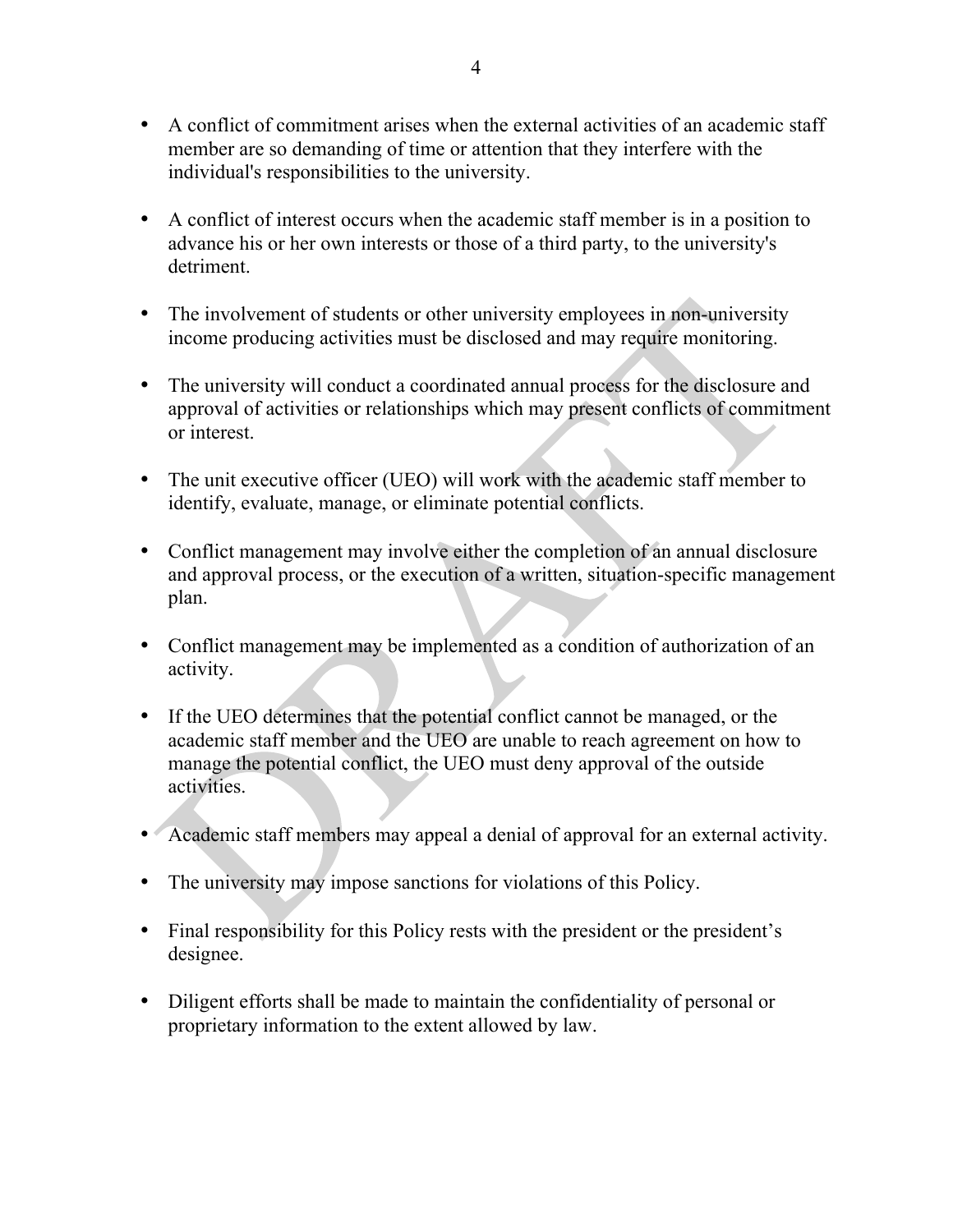### **III. POLICY**

#### **A. Persons Covered**

This Policy applies to all paid academic staff members, whether part time or full time employees of the university. The academic staff includes academic professionals, postdoctoral associates, and the faculty ranks of professor, associate professor, assistant professor (and all of the foregoing whose appointments contain such terms as "research," "adjunct," "visiting," or "clinical"), instructor, and lecturer. All covered persons are referred to herein as "academic staff members." For the purpose of this Policy, civil service staff<sup>1</sup>, students, and medical residents (unless they are also employed as academic staff members) are not considered academic staff. Although civil service staff, students, and medical residents are not covered by this Policy, they are not exempted from making any required **disclosures as required by federal or state laws and regulations or from making** situation-specific disclosures as described in Section III.D.3.

### **B. Definitions**

- 1. A "conflict of commitment" exists when the external activities of an academic staff member are so substantial or demanding of the staff member's time and attention as to interfere with the individual's responsibilities to the unit to which the individual is assigned, to students, or to the university.
- 2. A "conflict of interest" arises
	- a.) when an academic staff member is in a position to influence either directly or indirectly university business, research, or other decisions in ways that could lead to gain for the staff member, his/her immediate family, or any third party to the detriment of the university's integrity and its missions of teaching, research, economic development, and public service, or
	- b.) when an academic staff member desires to acquire a contract (outside of employment) to provide goods or services to the university.
- 3. "Immediate Family," for the purposes of this Policy, includes one's spouse or domestic partner, parents, siblings, and children.

 $<sup>1</sup>$  As of July 11, 2010, Rule 16.01 of the university's Policy and Rules for Civil Service Staff addresses conflict of</sup> interest. The text is available at https://nessie.uihr.uillinois.edu/cf/policies/index.cfm?Item\_id=390.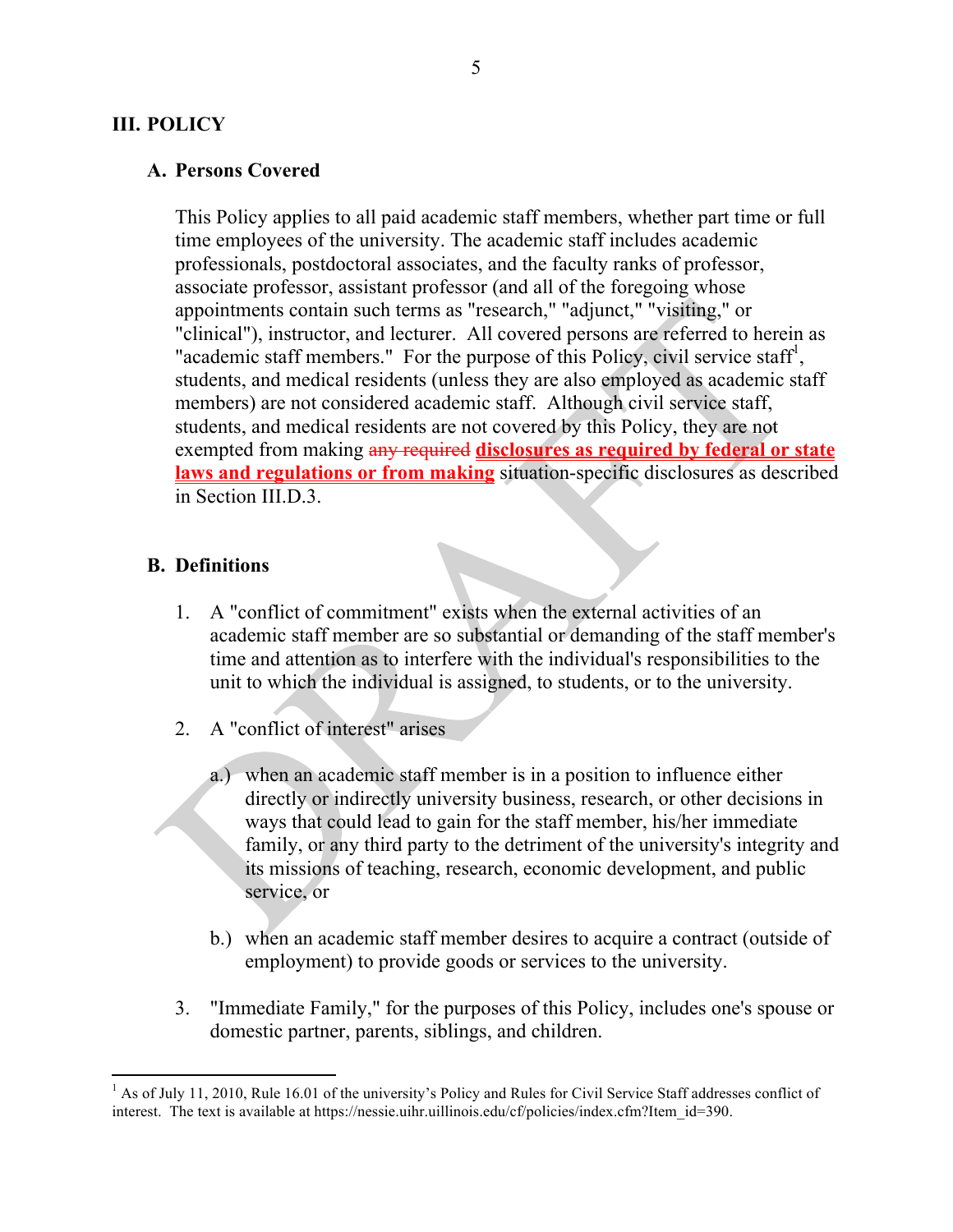- 4. The "Unit Executive Officer" (UEO) means the department head/chair or equivalent office of other units. For conflicts involving a unit executive officer, the term refers to the administrator at the next higher level in the normal reporting lines.
- 5. "Responsible Official" means the individual responsible for overseeing the implementation of this Policy. This is the chief research officer at each of the three campuses or the president's designee for University Administration.
- 6. "Management plan" refers to a written plan describing the mechanisms by which conflict(s) of interest or commitment may be managed, reduced, or eliminated. Conflicts of interest related to procurement, as described in 2(b) above, are managed by the president's designee as outlined in the applicable procurement codes<sup>2</sup> in accordance with the Procurement Code and its **companion administrative rules**. Conflicts of commitment, and conflicts of interest arising as described in 2(a), above, are managed by the UEO, using the procedures described herein.

Management plans must describe the situation, giving rise to the potential conflict, the management mechanisms, and the process by which the activities and the management plan will be monitored.

The nature of the written plan varies according to the nature and extent of the potential conflict. Disclosure of a conflict in the course of the annual disclosure process with concomitant documentation of management mechanisms and monitoring is one method for creating a management plan. When the nature of the external activity is such that it entails involvement in a university employee start-up company or may be perceived to have some impact on the employee's university duties (e.g., sponsored research or research involving human subjects), a situation-specific management plan may be required.

Management plans must consider, at minimum, the following aspects of the situation: the amount of time spent on the non-university activities, the potential involvement of students and/or other university employees in the activities, the potential use of university intellectual property or any other university resources, the relationship of an outside activity to one's university duties or responsibilities, and the potential for the diversion of funding opportunities to an outside entity. Although existing campus policies govern

<sup>&</sup>lt;sup>2</sup> The Administrative Code of the Joint Committee on Administrative Rules (JCAR) has sections applying to procurement and can be found at http://www.ilga.gov/commission/jcar/admincode/044/04400526sections.html.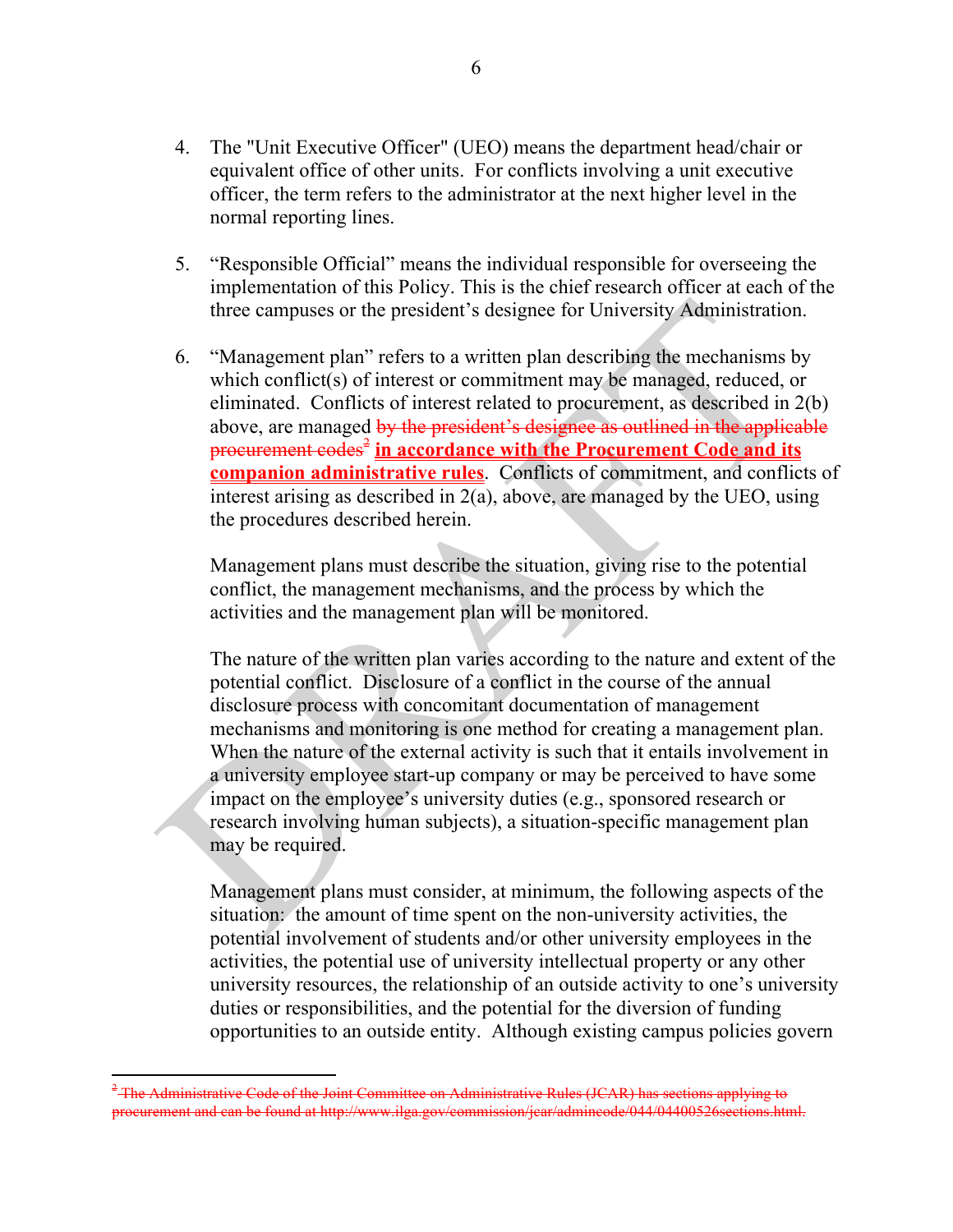management of employee family relationships, there may be cases in which the involvement of family members in each other's sponsored research projects requires additional conflict management mechanisms, and therefore a conflict management plan.

Appropriate conflict management mechanisms are a function of the situation; examples of conflict management mechanisms are provided in Section III.B.7.

Appropriate monitoring (of the activities and the management plan) is a function of the situation. Monitoring may include the submission and review of the annual disclosure form. Other forms of monitoring may also be implemented, such as UEO oversight to evaluate the effectiveness of and ensure compliance with the mechanisms specified in a management plan.

- 7. "Management mechanisms" are measures devised to reduce, manage, or eliminate a potential conflict of interest or commitment. They may include modifying a research plan, implementing an impartial research review mechanism, appointing an ombudsperson or panel to monitor the involvement of students, disclosing significant conflicts in presentations or publications, recusal from promotional or purchasing decisions, divesting financial interests, implementing non-conflicted oversight of university projects and expenditures (including travel), severing relationships that constitute actual or potential conflicts, and applying for a leave of absence or reduction in appointment.
- 8. The definition of "significant financial interest" may vary. The definition to be used is based on either the federal or state definition<sup>3</sup> and depends on whether the Public Health Service (U.S. Department of Health and Human Services; **"PHS"**) regulation or the State Procurement Code is most clearly invoked in the situation prompting the disclosure. The level of significance is determined by (as applicable) the dollar amount involved, the extent of ownership, and the degree of fiduciary responsibility held by the academic staff member or his/her family members. The unit requesting disclosure should carefully determine and specify the threshold for disclosure (percentage of equity ownership, dollar amount of financial interest, etc.)

**<sup>3</sup>** As of the effective date of this policy, the applicable Public Health Service (Department of Health and Human Services) regulation is found in 24 CFR 50. This Policy and its procedures comply with federal regulations pertaining to sponsored Research, including the Public Health Service (PHS) Regulations at 42 CFR Part 50, Subpart F, Section 50.601 through Section 50.607 and 45 CFR Part 94, Section 94.1 through 94.6; the National Science Foundation (NSF) Regulations at Federal Register, Volume 60, No. 32, July 11, 1995, pages 35822-35823; and the FDA Regulations at 21 CFR Part 54 regarding the disclosure of reportable financial interests. In the event that at any time this Policy and its procedures are in conflict with applicable regulations, the applicable regulations will apply.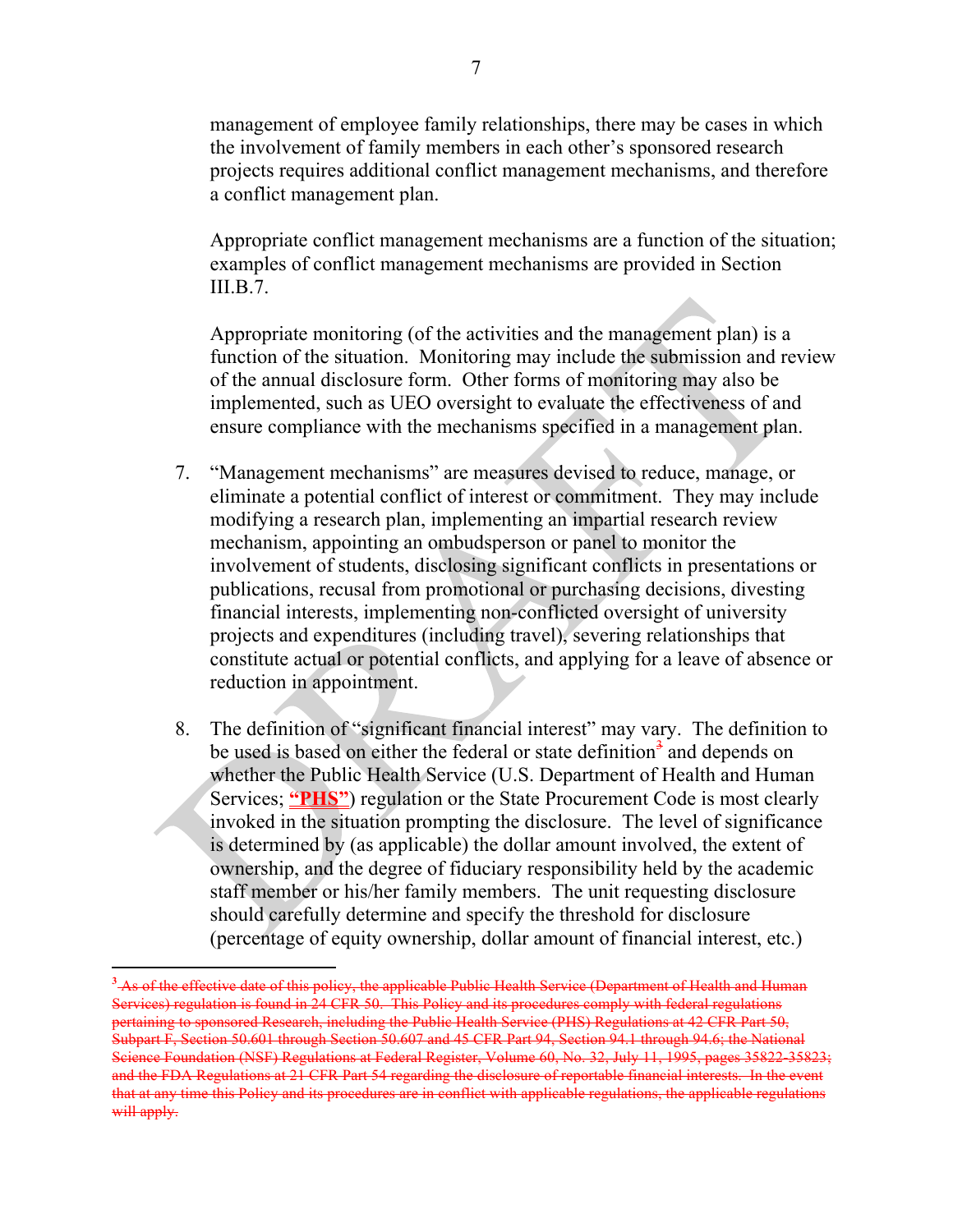based on the applicable regulations. In the absence of other applicable regulations, the Public Health Service definition will be used **financial interests greater than \$5,000 will be considered significant.** Any form requesting financial disclosure shall specify the threshold for disclosure.

### **C. Basic Considerations**

Conflicts of commitment and interest occur as a result of the type and scope of activities engaged in by the university and its academic staff members. The mere existence of a conflict, real or potential, will not necessarily exclude a particular activity since conflicts can span a wide spectrum, from those that are minor and inconsequential to those that have serious consequences and cannot be permitted. The university and its academic staff members have ethical and legal obligations to conduct themselves and their university activities in accordance with the highest standards of integrity.

Active participation by academic staff members in outside activities that enhance their professional skills, or constitute a public service activity, is encouraged. For example, donation of professional services to outside organizations and participation in professional societies, for reasonable periods of time without substantial allocation of university resources, are viewed positively. However, the university expects academic staff members to accord a full professional commitment to the university during the terms of appointment by meeting university obligations first and foremost.

For reporting and review purposes, conflicts of commitment only occur during the contract period, excluding formal leaves of absence;<sup>4</sup> conflicts of interest can occur beyond the contract period.

# 1. Conflict of Commitment

The involvement of academic staff members in external entities, for reasonable periods of time and for personal remuneration, is desirable and encouraged when the activities enhances the professional skills of staff members or constitute a public service and so are of benefit to the university. The time allowable for these activities, as well as for other income producing activities (i.e., those not related to the enhancement of professional skills), will vary among individuals, from discipline to discipline, from one type of activity to another, and will be

<sup>&</sup>lt;sup>4</sup> For example, in the case of a contract that requires service over nine months, but is paid over 12 months, conflict of commitment is relevant only during the 9-month service period.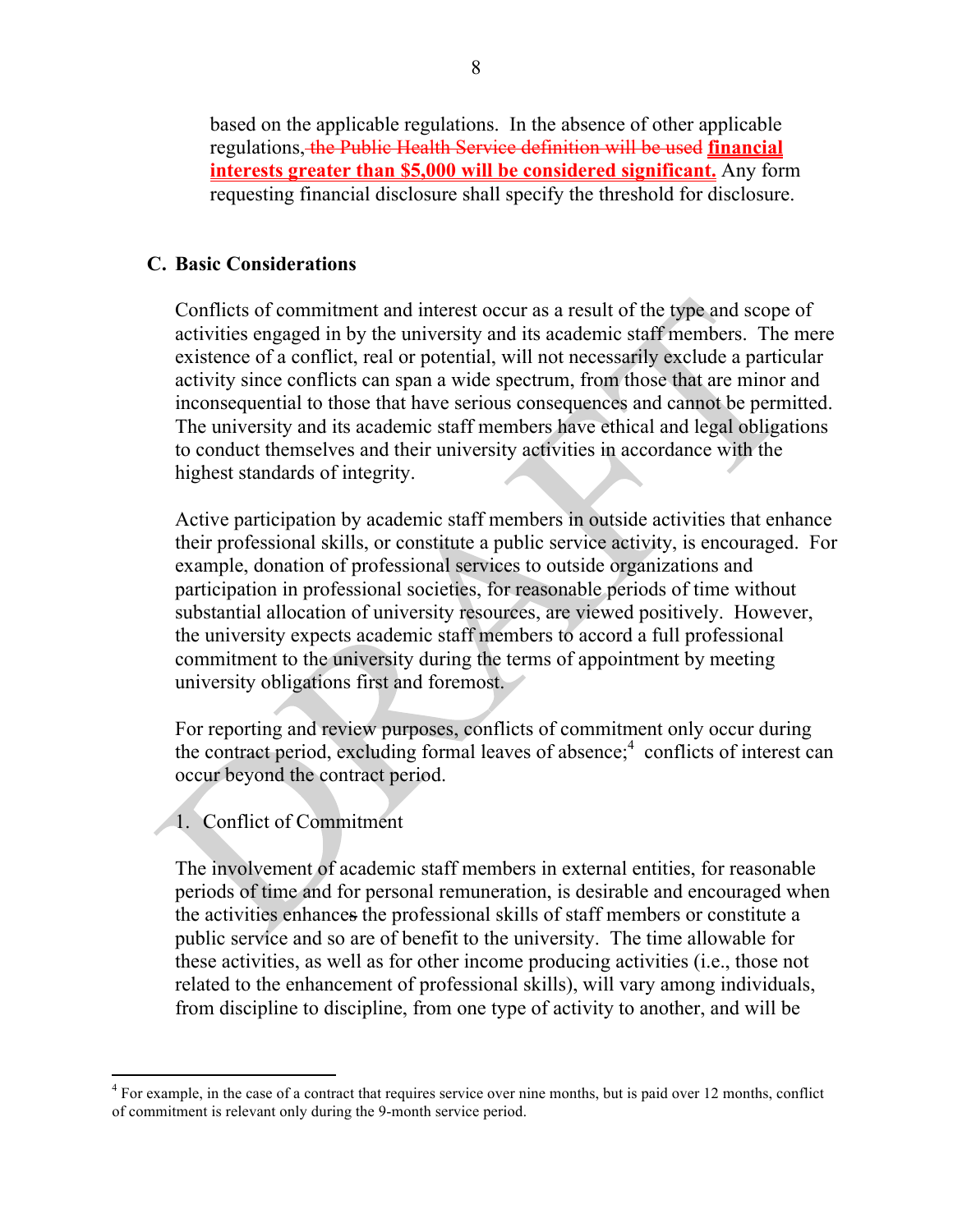affected by each unit's specific needs to meet administrative, teaching, research, service, and governance functions.

A common convention in higher education, observed at the University of Illinois, is that the devotion of the equivalent of an average of one day per seven-day week for full-time academic staff (40 days for an academic year appointment and 52 days for a calendar year appointment) for such engagements is not usually a conflict of commitment. A "day" is defined as any accumulation of eight hours, regardless of time of day or day of week, including nights and weekends, during the contract period. In the case of part-time academic staff, UEOs should consider their part-time status when deciding whether to approve external activities.

This guideline does not represent an automatic entitlement. Prior written approval of non-university income producing activities, whether less than or exceeding the one day per week guideline, must be obtained from the UEO. The devotion of any time to external activities, even to university--benefiting external activities, must not diminish the academic staff member's commitment or service to the university. When such engagements are approved, academic staff members must arrange the outside obligations, financial interests, and activities so they do not impede or conflict with university duties and responsibilities.

With the exception of the types of activities in Section III.E below, remunerated activities must be reported. Approval shall be granted if no conflict of commitment or interest exists. Unremunerated activities, whether of a charitable, professional, or personal nature, are generally not reported during the annual disclosure process. Academic staff should discuss with their UEO any outside commitment that might interfere with their university responsibilities.

2. Conflict of Interest

The possibility of a conflict of interest can arise in a variety of situations--some obvious, some not so obvious--to which academic staff should be sensitive. Set out below are some specific areas of concern.

*Research.* The university is dedicated to the acquisition and dissemination of knowledge. The undertaking of research under circumstances that limit dissemination--by publication, by presentation in colloquia, workshops, seminars, and the like--is at odds with this fundamental principle. Limits may be accepted, but only insofar as they are necessary, represent the least restrictive means possible, and are acceptable to the university. Such limits must be consistent with freedom of dissemination. For example, a reasonable time limit may be contractually allowed for the submission of information to research sponsors prior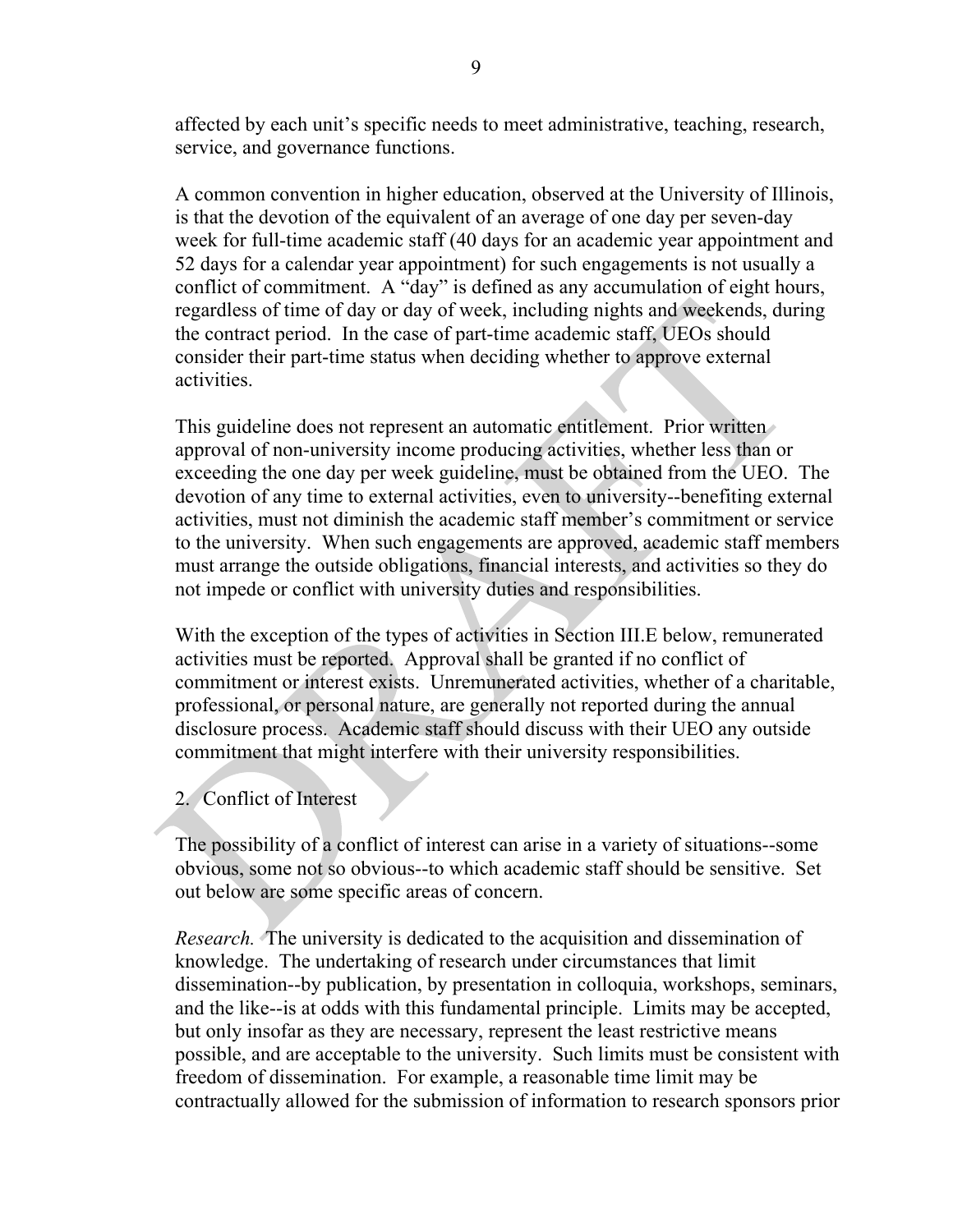to publication to ensure the confidentiality of information in preparation for patent protection.

Research agreements with external entities, especially entities with which academic staff members have a financial, managerial, or executive relationship, are of special concern. The terms and manner of executing such agreements must maintain basic academic values and promote the acquisition and dissemination of knowledge. Likewise, the educational experience of the university's students and postdoctoral fellows should not be diminished or impeded in any way; neither they nor other academic staff members should be diverted from their primary educational objectives (see *Involvement of Students and Staff*, below). Without prior written approval, it is improper for an academic staff member, having such a relationship, to divert to external entities or other institutions opportunities for research support that could have been obtained on behalf of the university.

**If the university carries out federally funded research under an agreement with a third party, the agreement must establish that either the third party's or the university's conflicts policy will apply to the conduct of the third party's investigators and, if the former, that the third party's policy complies with the relevant federal regulations. The agreement must also prescribe when the third party must report all identified financial conflicts of interest to the university.**

*Non-University Income Producing Activities.* As noted above, some nonuniversity income producing activities such as consulting may contribute to an individual's professional growth and, as such, may be encouraged when they are of benefit to the university. Non-university income producing activities which do not generate specific benefits to the university may also be allowed.

Staff members engaging in non-university income producing activities are not acting on behalf of the university. In conducting these activities, they may use their university affiliation for identification purposes only and may not use official university stationery, unless the activity is exempt from reporting as noted in Section III.E.

University facilities may be used in connection with such activities only in accordance with the relevant facility use policy, including that providing for the university's rights in intellectual property created as a result of non-university activity. University resources may not be used for non-university activities without permission from the university.<sup>5</sup> Use is prohibited unless explicitly approved.

 <sup>5</sup> There are principles embedded in the *General Rules*, *Statutes*, etc., that may also apply.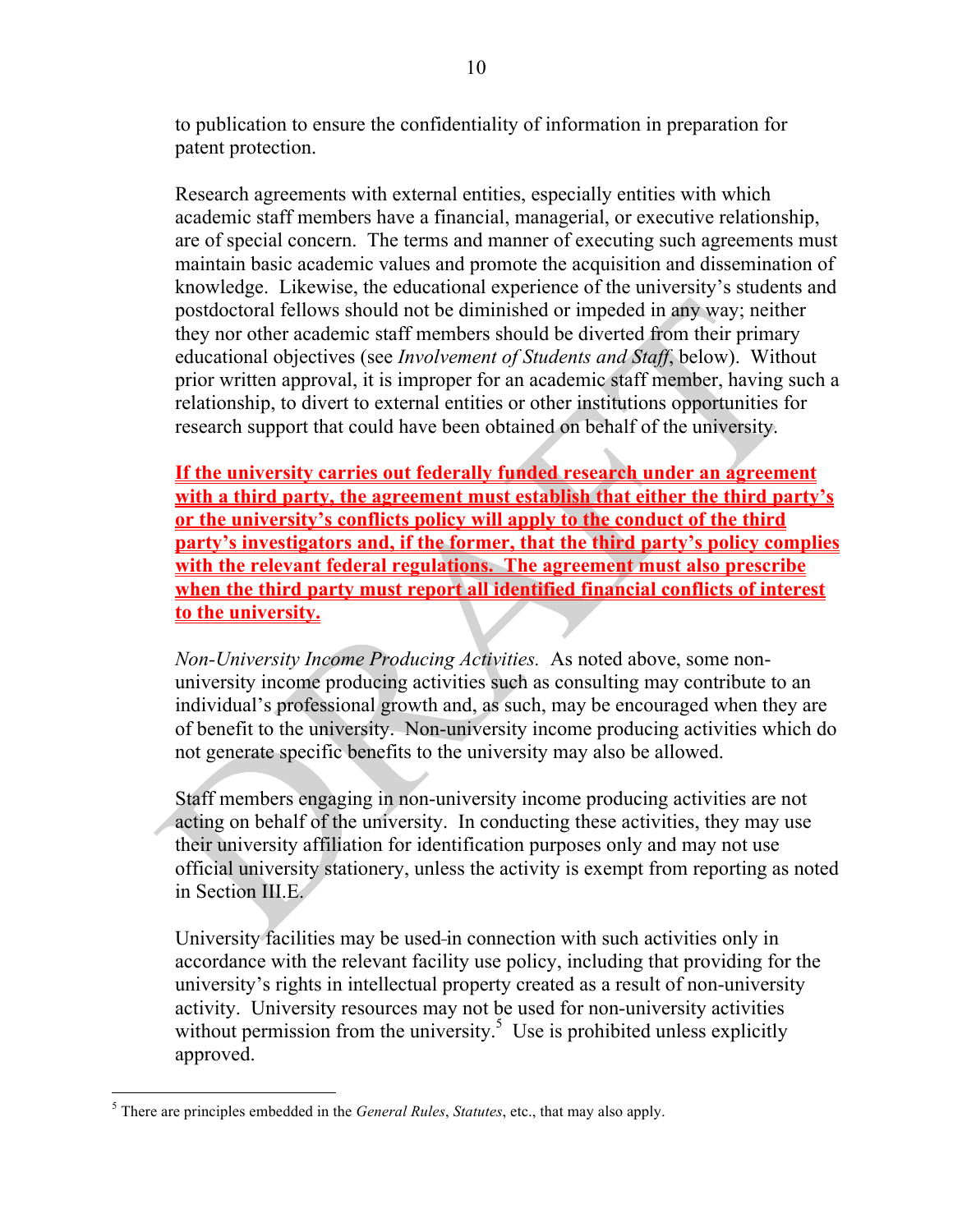*Business Relationships.* Careful scrutiny is required when the academic staff member's financial interests, or the assumption of outside executive or administrative responsibilities, put the staff member in a position to influence university research or business decisions in ways that could lead to the staff member's direct or indirect personal financial gain or give improper advantage to third parties.

*Procurement-Related Conflicts.* The purchase of goods or services by the university from an entity owned by an employee of the university is defined as a conflict of interest that will normally be denied unless the transaction is essential for university operations and is approved by the president of the university (or designee). The purchase of goods or services by the university from an entity owned by members of the employee's immediate family is also defined as a conflict of interest and must be approved, in advance, as beneficial to university operations by the president of the university (or designee). Other conditions related to financial interests of employees and their families in entities that may seek to do business with the university may also create a conflict of interest that might not be allowable under the Illinois Procurement Code.

*Intellectual Property.* In order to protect the university's intellectual property rights and comply with federal guidelines and the university's commitment to technology transfer, an academic staff member must make university obligations known to external entities with which business is contracted and may provide them with a statement of relevant university policies governing inventions and discoveries. University intellectual property may not be licensed or assigned to, or used by, other entities without prior approval through established university procedures.

*Involvement of Students and Staff.* It may be beneficial to university students or employees to be involved in the outside professional activities of an academic staff member. However, such involvement must be disclosed by the academic staff member and must be approved in writing by the UEO in advance. The UEO shall implement mechanisms to prevent the exploitation of others and any unreasonable interference with others' university duties and responsibilities. This may include providing independent advisory oversight by faculty members not involved in the particular outside activity for students as they engage in course, thesis, or research work. Care must also be taken when an academic staff member could be prejudiced in judging other staff in issues of rank, compensation, and tenure as a result of mutual involvement in outside activities. The UEO may need to implement appropriate monitoring mechanisms.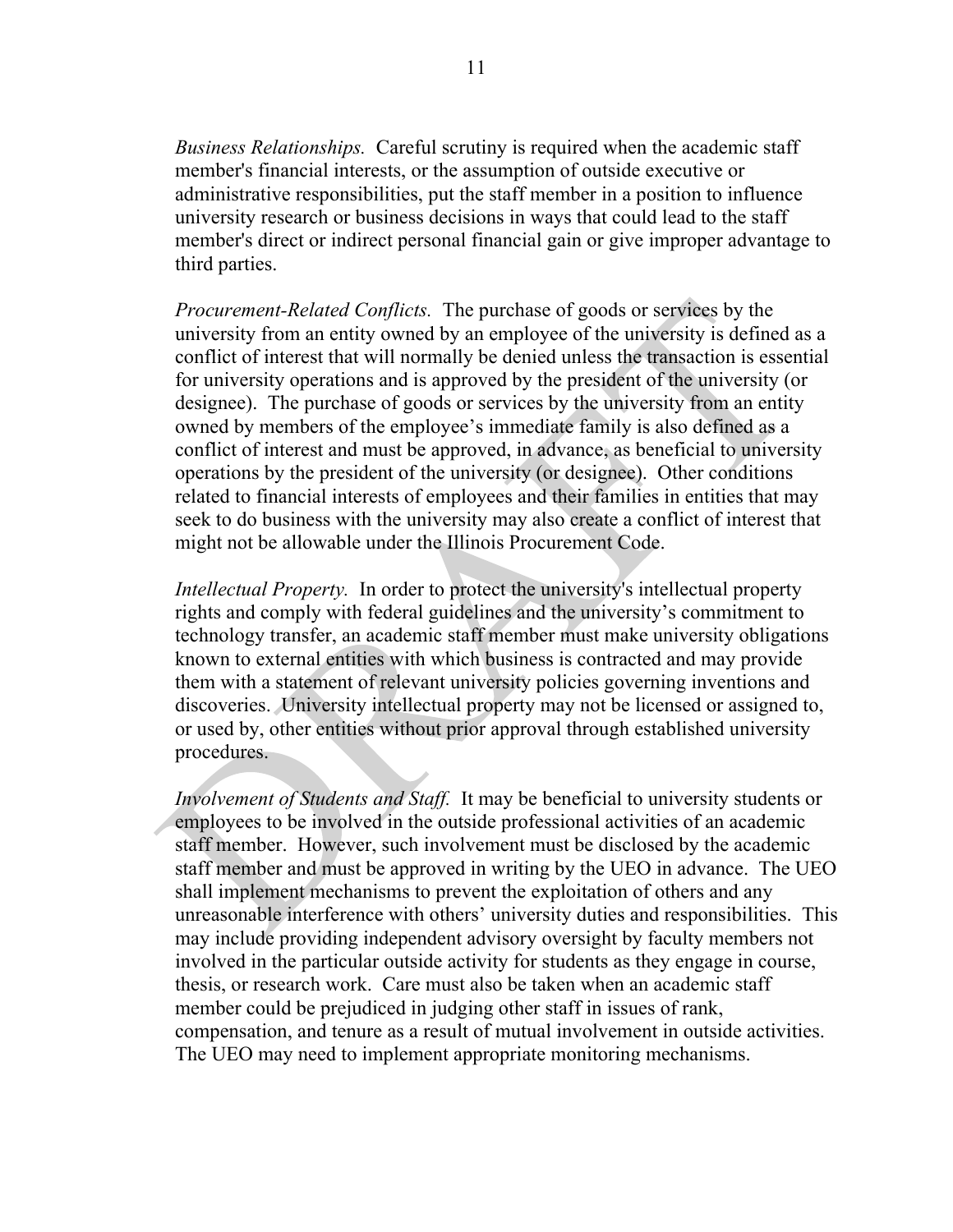Students and staff involved in these outside professional activities shall be made fully aware of the circumstances, university policy regarding these activities, and the management mechanisms implemented by the academic staff member and the UEO.

3. Faculty Conflicts of Commitment and Interest in Teaching

Explicit clarification of the potential conflicts of commitment and interest regarding outside teaching by faculty is necessary, especially in view of distance learning technologies. Teaching is unique and primary among the university's functions of teaching, research, public service, and economic development and, consequently, it warrants particular mention among the obligations of the university's faculty. Defining principles and policies for conflict of commitment and interest for faculty teaching is necessary given the availability of the Internet and other technologies to permit asynchronous instruction, which may assist or replace traditional classroom teaching.

Outside teaching by faculty, other than that assigned or approved by the department, likely represents a conflict of commitment. Moreover, outside teaching by faculty, including any form of instruction, whether in the classroom or via distance learning offered by other entities (including for-profit organizations), could be a conflict of interest if it competes with courses offered by the university. With the exception of occasional guest lecturers or seminars, teaching for another entity represents a potential conflict of commitment and interest, unless such teaching is part of a faculty member's teaching load. Such teaching is prohibited without prior written approval of the UEO.

# **D. Specific Responsibilities**

This section provides an overview of responsibilities under the Policy. More detail is provided in Section IV.

1. Overall Responsibility

The president or the president's designee has overall responsibility for all matters concerning conflicts of commitment or interest.

# **2. Responsibility for Information and Training**

**The President will designate to the Vice President for Research the responsibility to identify a campus official that will be responsible for**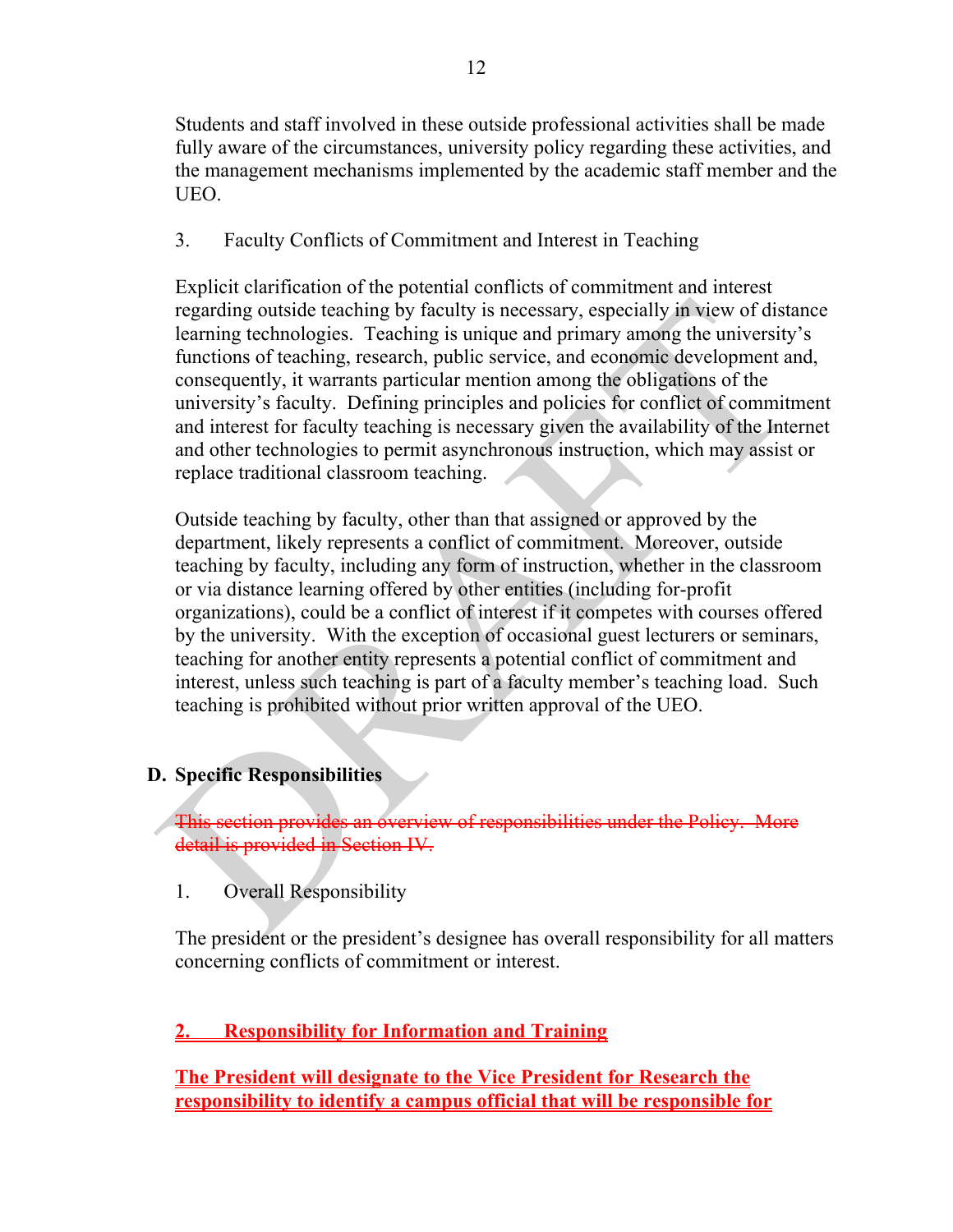**annually informing academic staff of this policy and implementing any associated training required by law. Academic staff members are responsible for complying with this policy and all training requirements. Training requirements may be imposed on other staff as required by federal and state law.**

# **3.** Duty of Cooperation

This Policy requires the exercise of judgment by members of the academic staff and officers of administration on what requires reporting, when approval may be granted, and when additional information should be sought. Thus, there may be instances of application of this policy initiated by the university administration in the absence of self-reporting or in response to a report from a third party (see Section IV.A.2). Academic staff members must cooperate fully with the university, including providing information and responding to questions, to ensure that the institution can resolve and/or manage potential and actual conflicts of commitment and interest in conformity with the university's policies and applicable regulations.

- **4**. **Disclosure,** Reporting, Review, and Approval
	- a. Academic staff members are required to obtain prior written approval for all non-university income producing activities; to disclose, **within the time limits required by law, promptly relationships which may** give rise to a potential conflict of interest; and to respond fully and in a timely manner to inquiries from the UEO in connection with those requests and disclosures.
	- b. UEOs are responsible for evaluating all potential conflict situations reported or known to them (including all requests for approval of nonuniversity income producing activities) before acting to approve or disapprove outside activities, and must notify employees of their decisions.
	- c. The individual campuses and the University Administration (UA) will each conduct a coordinated annual disclosure and approval process for conflicts of commitment and interest. These processes will be overseen and implemented by the responsible officials. The president's annual disclosure will be reviewed and approved by the chair of the Governance, Personnel, and Ethics Committee of the Board of Trustees and by the chair of the Board of Trustees.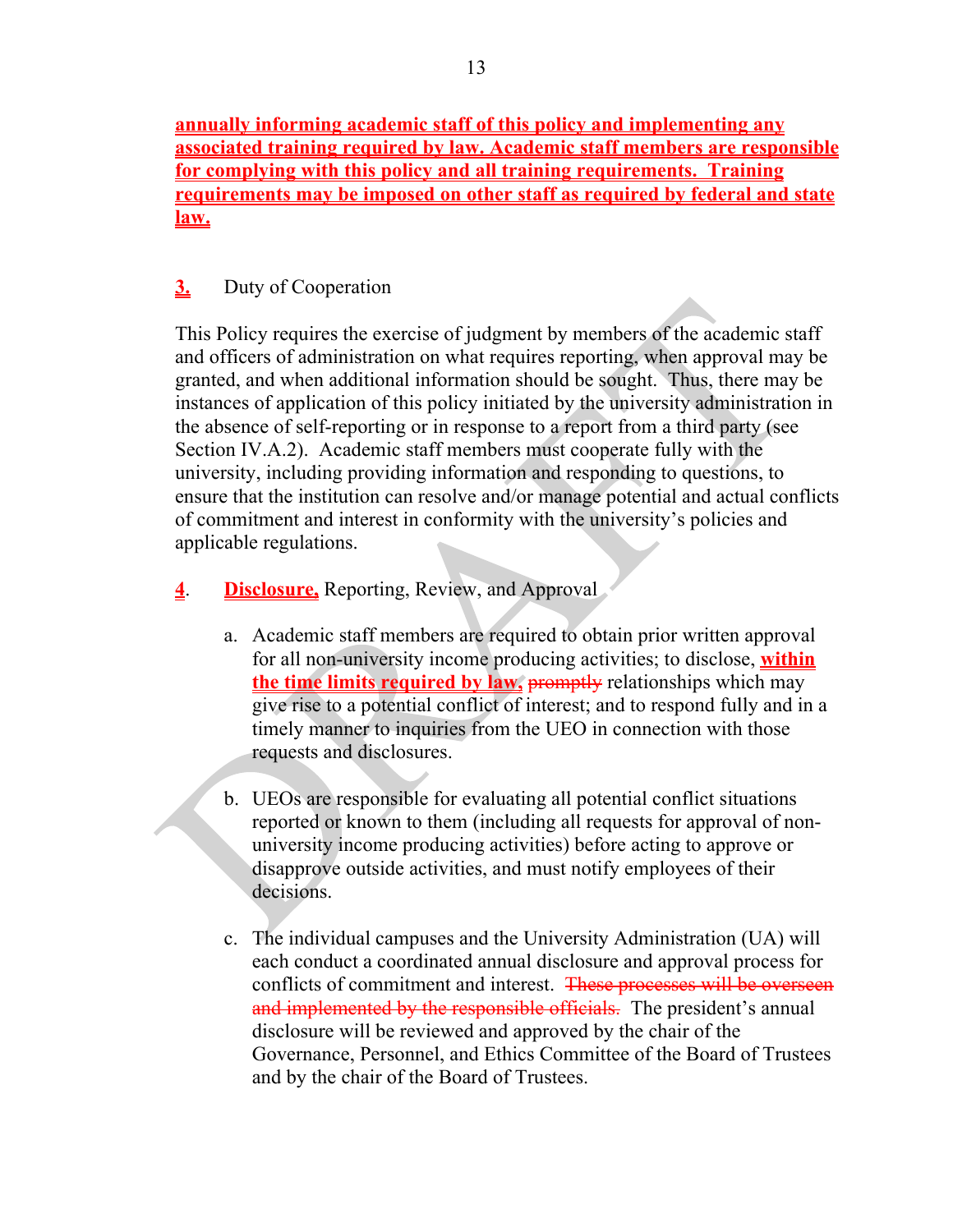- d. During the annual disclosure process, when academic staff members hold paid appointments in multiple units, the UEO of each unit must review and approve employee disclosures and requests for prior approval of external activities. The UEO of the employee's home unit takes the lead in this process. When a second level of review is required, it follows the regular reporting line based on the home unit.
- e. In matters of conflict of commitment or interest, the responsible official on each campus will be advised by a Conflict Review Committee. This committee will consist of at least three academic staff members appointed after consultation with the executive committee of the respective Senate. When appropriate for conflict issues involving UA staff, the president's designee will be advised by a UA Conflict Review Committee, composed of campus experts where relevant and UA representatives.
- f. Units may implement additional disclosure processes as required (e.g., those imposed by funding agencies, accrediting bodies, or federal/state codes or regulations). Disclosures of potential conflicts of commitment or interest are subject to review and approval by the UEO of the home unit of the individual making the disclosure. Each such request for disclosure must specify the threshold for "significance" as noted in III.B.5, the required levels of review and approval, how compliance with the plan will be monitored, and additional routing.
- g. When a potential or actual conflict is identified, and a decision is made to allow the activity to proceed, the UEO will work with the academic staff member to develop an appropriate management plan, if necessary, as described in Sections III.B and IV.C.
- **h. If a conflict of interest was not disclosed, reviewed or managed in a timely manner, or if an employee failed to comply with a conflict management plan, the university will complete a retrospective review, mitigation report or other procedures required by law.**
- **i.** All parties to the evaluation, management, and approval of conflicts are to make diligent efforts to maintain the confidentiality of personal or proprietary information to the extent allowed by law.
- **j.** All communications with governmental funding agencies relative to conflicts involving individual academic staff members will be made by the responsible official.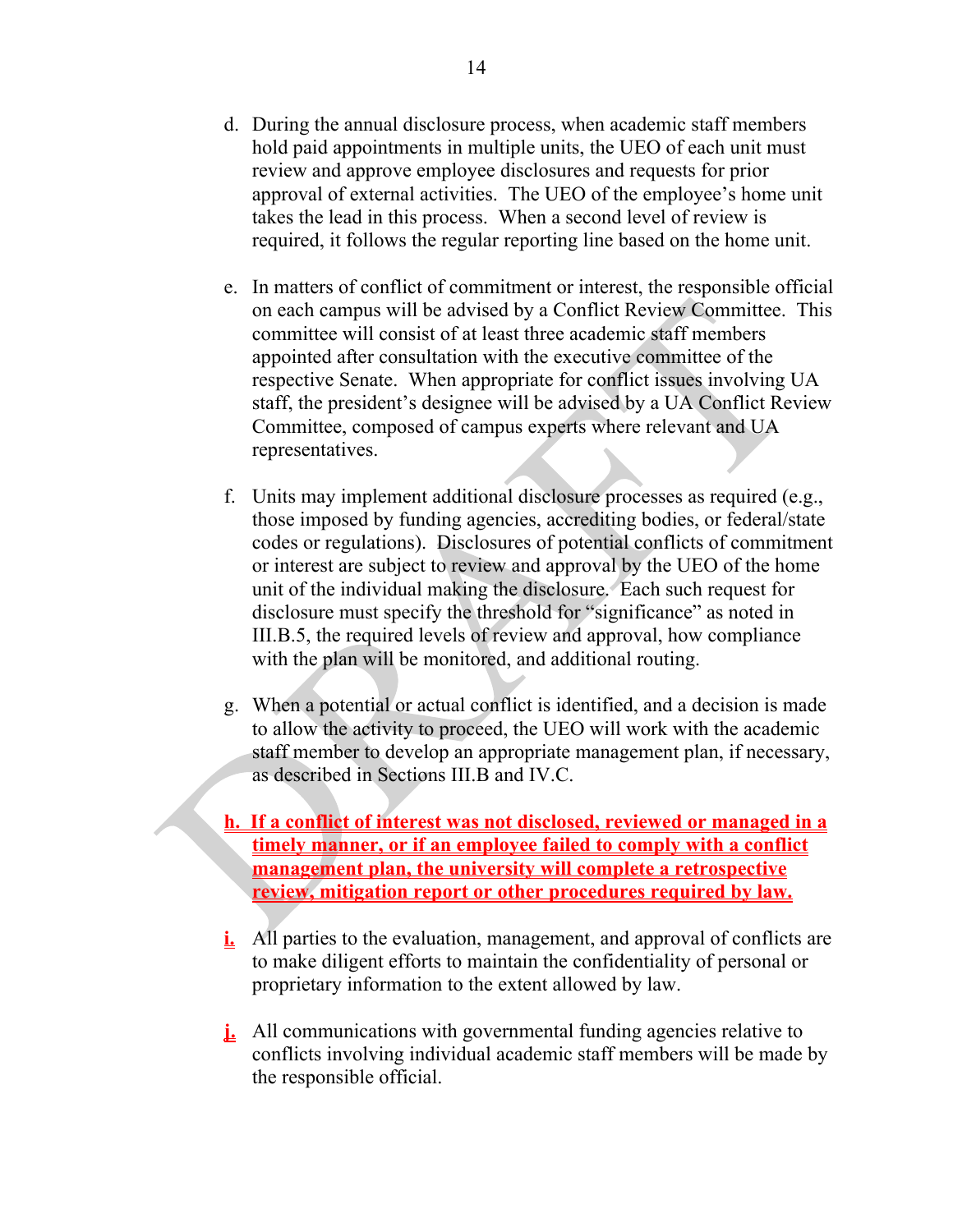- **k.** When required by a granting agency, the responsible official will report a conflict and its management to that agency. The granting agency will have access to relevant documents as part of an investigation or audit.
- **l.** Granting agencies may require public disclosure of conflicts of interest.
- **m.** The responsible official will ensure that any required conflict of interest **requirements for** reporting **of significant financial interests or conflicts of interest** and training requirements imposed by granting agencies are met.
- **n. When required by law, travel related to institutional responsibilities and paid for by third parties must be disclosed as a significant financial interest. Disclosure is not required for travel reimbursed or paid by federal, state or local government agencies, institutions <u>of higher education<sup>6</sup> or their affiliated research institutes, academic</u> teaching hospitals or academic medical centers. The disclosure must include, at a minimum, the purpose of the trip, the sponsor/organizer, destination, duration and monetary value.**

# **E. Examples of Allowable Income Producing Activities Generally Not Requiring Prior Approval**

The following are examples of activities that are not normally considered conflicts of interest. They are exempt from reporting requirements **disclosure**, unless they are so extensive in time and effort that they constitute a potential conflict of commitment. Though these activities do not require disclosure **under this Policy**, the State Officials and Employees Ethics Act does restrict**s** the acceptance of honoraria from prohibited sources**, and federal or state agencies may impose additional disclosure requirements**. For further information, please consult with the University Ethics Office.

1. Preparing, publishing, or presenting scholarly or creative works, including books, articles, and software, even if honoraria, stipends, or royalties<sup>1</sup> may be provided.

**<sup>6</sup> As defined at 20 U.S.C. 1001(a).**

**<sup>7</sup> Royalties received from an entity other than the University of Illinois are subject to disclosure as required by federal regulations.**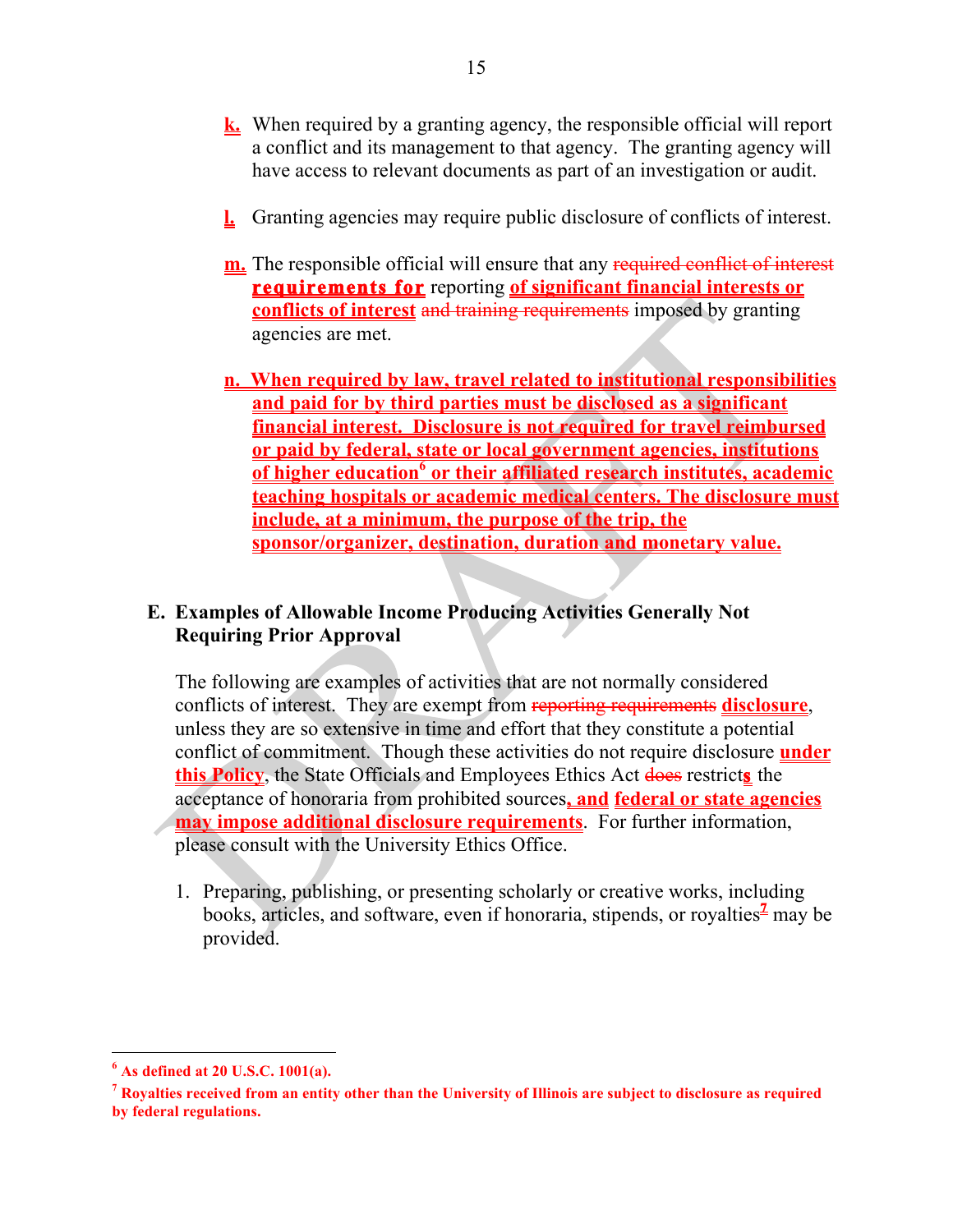- 2. Participating at professional conferences for the purpose of making scholarly presentations, conducting seminars or workshops, even if paid an honorarium**<sup>8</sup>** .
- 3. Serving as a special reviewer or on a review panel for academic or governmental organizations, even if paid an honorarium.
- 4. Serving as a reviewer or editor for a scholarly journal $\frac{1}{2}$ , even if financial consideration is provided.
- 5. Participating in a clinical practice plan approved by the University of Illinois Board of Trustees.
- 6. Receiving royalties under the university's royalty distribution policies while currently employed or otherwise appointed by the university.
- 7. Earning income from passive investments such as interest or dividends from banks, mutual funds, or stocks and bonds.

# **F. Examples of Potential or Actual Conflicts of Commitment or Interest Requiring Prior Approval**

The following activities represent examples of potential or actual conflicts of commitment or interest. The list is not inclusive and is intended to provide guidance. All examples are assumed to include both for-profit and not-for-profit entities.

- 1. Using university resources to conduct research that is sponsored by an entity in which the academic staff member or his/her immediate family member has a significant financial interest.
- 2. Serving in an executive or managerial capacity or holding significant financial interests in an entity doing business with the university.
- 3. Serving in an executive or managerial capacity or holding significant financial interests in an entity in one's field of research.

**<sup>8</sup> If sponsored by government agencies, institutes of higher educations as defined at 20 U.S.C. 1001(a), or their affiliated research institutes, academic teaching hospitals or academic medical centers.** 

**<sup>9</sup> If published by institute of higher education as defined at 20 U.S.C. 1001(a),**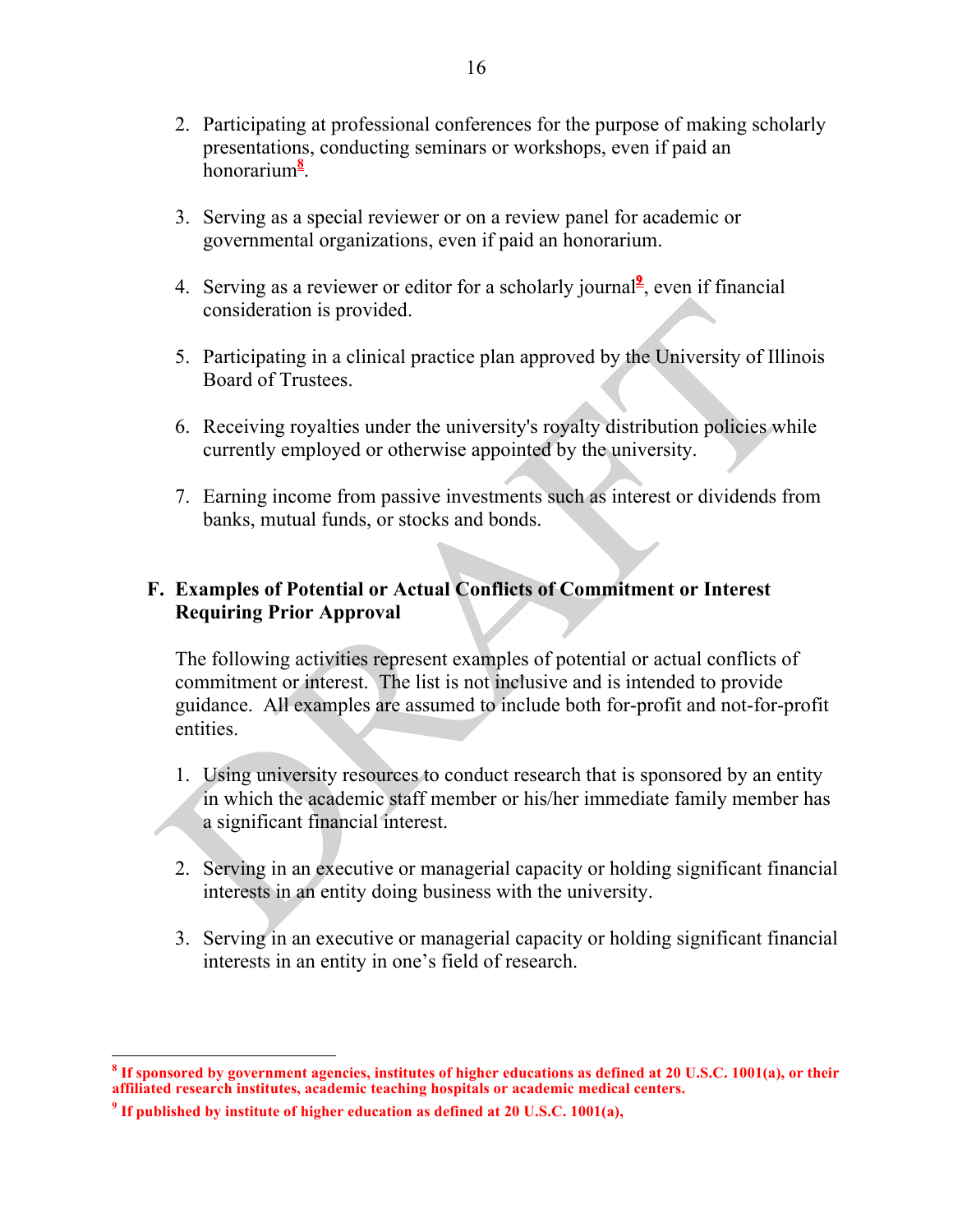- 4. Serving on the board of directors or a major advisory committee of an entity that sponsors the academic staff member's research or provides gift funds for the use of the academic staff member or his/her department.
- 5. Conducting consulting or other non-university income producing activities involving university students or other university staff.
- 6. Utilizing university students or employees in the staff member's university activities supported by gift funds from an entity in which the academic staff member has a significant financial interest.
- 7. Utilizing university students or employees in the staff member's university research sponsored by an entity in which the academic staff member has a significant financial interest.
- 8. Conducting testing or clinical trials of products, devices, or services owned or controlled by an entity in which the academic staff member or a member of his/her immediate family has a significant financial interest.
- 9. Diverting research opportunities from the university to any external entity, (e.g., another academic institution, non-profit organization, federal laboratory, business, or consulting entity in which the staff member or a member of his/her immediate family has a significant financial interest, managerial, or executive role).
- 10. Owning an entity from which the university may seek to procure goods or services.
- 11. Influencing the university's decision to procure goods or services from an entity owned by one's immediate family member.
- 12. Submitting grant proposals or making sub award arrangements involving the purchase of goods or services from an entity in which an academic staff member or a member of his/her immediate family has a significant financial interest.
- 13. While acting in the context of his/her university duties, making professional referrals to an entity in which an academic staff member or a member of his/her immediate family has a significant financial interest.
- 14. Spending more than one day per seven-day-week (as defined in Section III.C.1), averaged over the contract period, on non-university income producing activities.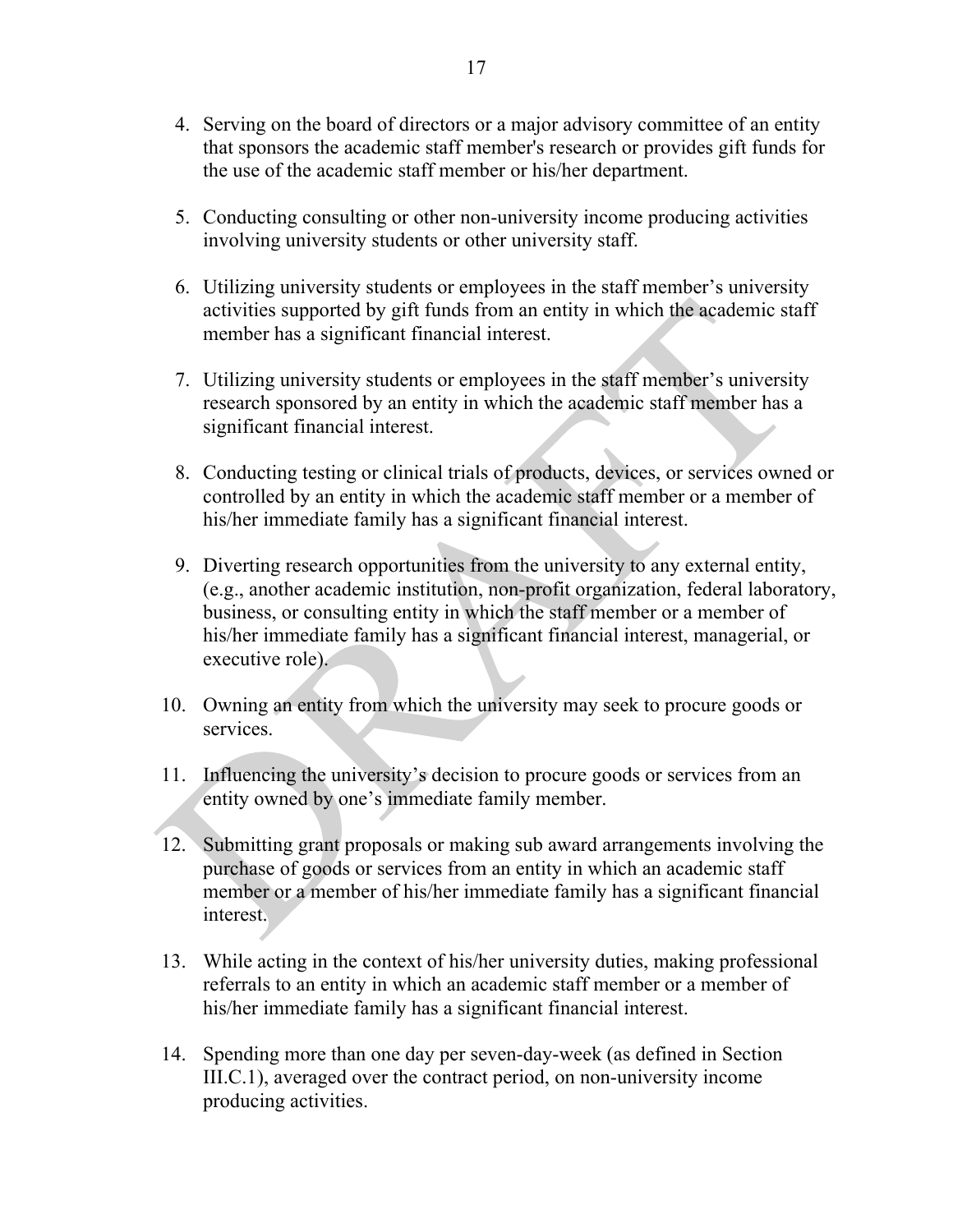15. Other examples of activities for which prior approval is required include, but are not limited to: ownership and/or management of rental property, working at a retail entity, paid coaching, and providing or directing paid professional entertainment services.

## **IV. PROCEDURES**

This section addresses the disclosure, review, and approval of non-university income producing activities. It discusses conflict management and provides a process for appeal when requests for approval of activities are denied.

#### **A. Disclosure of Non-University Activities**

Except for activities specified in Section III.E, academic staff members are required to obtain prior written approval before engaging in non-university income producing activities.

Academic staff members must disclose external relationships that constitute actual or potential conflicts of interest, as well as all non-university income producing activities. These include but are not limited to all activities described in Section III.F as well as any other relationships, commitments, or activities on the part of academic staff members or their immediate family that might present or appear to present a conflict of commitment or interest with regard to their university appointment. These relationships may be of financial, fiduciary, or uncompensated nature, whether the external entity involved is for-profit or notfor-profit.

#### 1. Annual Disclosure

Academic staff members must annually complete a retrospective and prospective disclosure and request for approval of such activities. An initial prospective disclosure and request for approval will be completed during the new hire process. Throughout the year, additional disclosures and requests for prior approval are necessary whenever a change in such activities is proposed or when required by granting agencies.

2. Situation–Specific Disclosure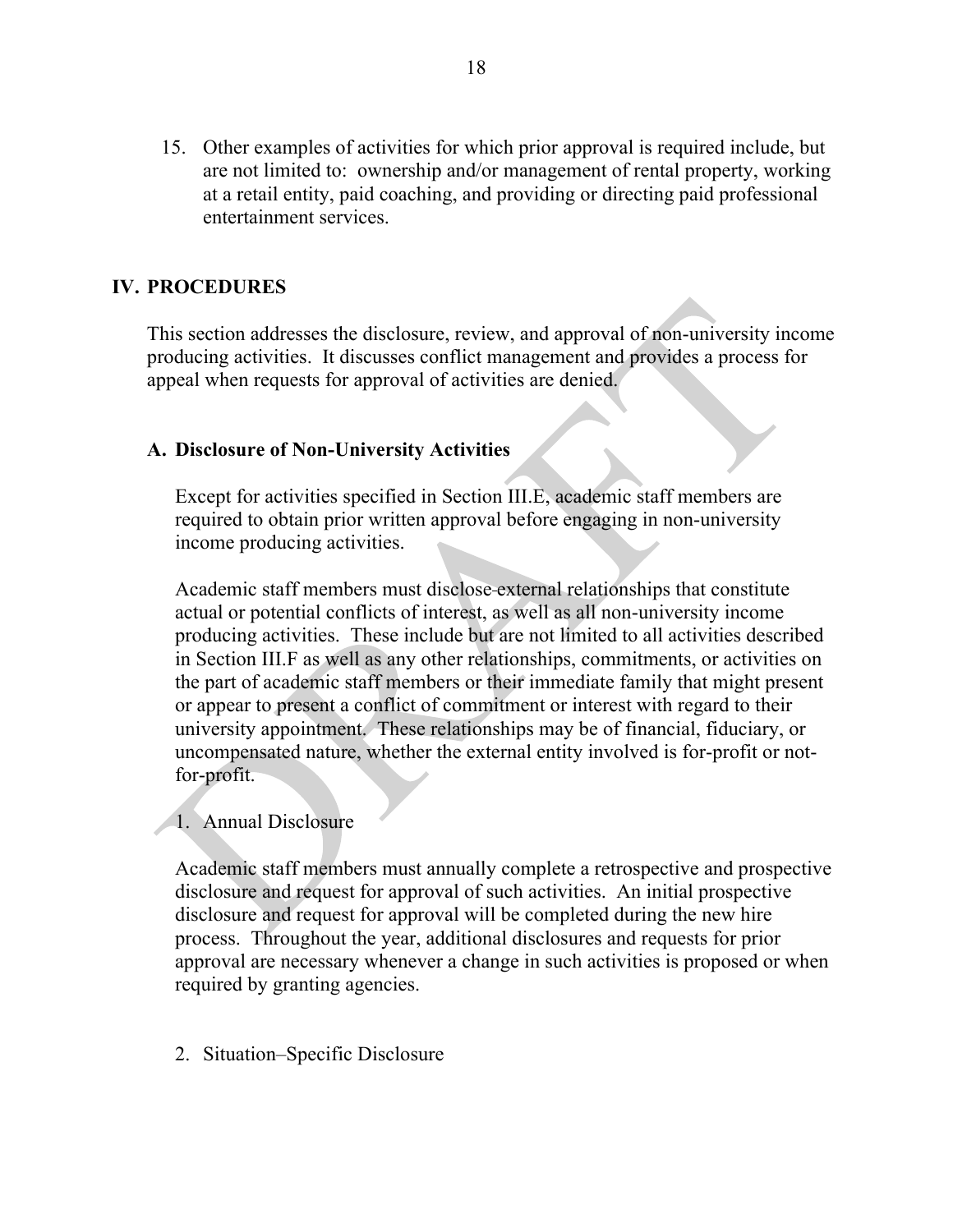Academic staff members must also disclose non-university income producing activities in situation-specific disclosure processes that may be implemented by units to ensure timely disclosure and management of potential conflicts of interest as required by funding agencies, accrediting bodies, or federal/state codes or regulations.

# 3. Reports from Third Parties

Individuals who question whether an employee's outside activity has been appropriately disclosed and managed should bring their concerns to that individual's UEO. The UEO will handle the situation as a potentially undisclosed activity, as in Section IV.B.1.

# **B. Review and Approval**

1. First Level of Review

The UEO reviews requests for approval of non-university income producing activities and other (i.e., situation-specific) conflict of interest disclosures, evaluates the nature and extent of actual or potential conflicts, and works with academic staff members to manage or eliminate such conflicts. Further, a UEO may request additional information when he/she believes that a conflict of commitment or interest may exist or that an external income producing activity has not been disclosed as required.

As a state institution, the university is entitled to obtain sufficient information to make informed decisions under this policy. Accordingly, it may be appropriate for the UEO to inquire into a number of factors substantially and directly relating to the application of this Policy. These may include details about the specific activities proposed, as well as the extent of an academic staff member's time commitment, income derived, financial interests, or fiduciary responsibilities.

The UEO must notify the employee of approval or denial, in writing, within a reasonable period of time. Ordinarily, the UEO must respond within 14 calendar days of receiving either a request for approval of an external activity, or information provided in response to inquiries regarding the nature and extent of the proposed external activities. If 14 days pass without the UEO notifying the employee of approval or denial, the academic staff member has the right to take the request to the next administrative level, which will serve as the first level of review. The employee may choose not to take the matter to the next level, and if so, any delay in being told of the outcome by the UEO will not be considered a procedural violation.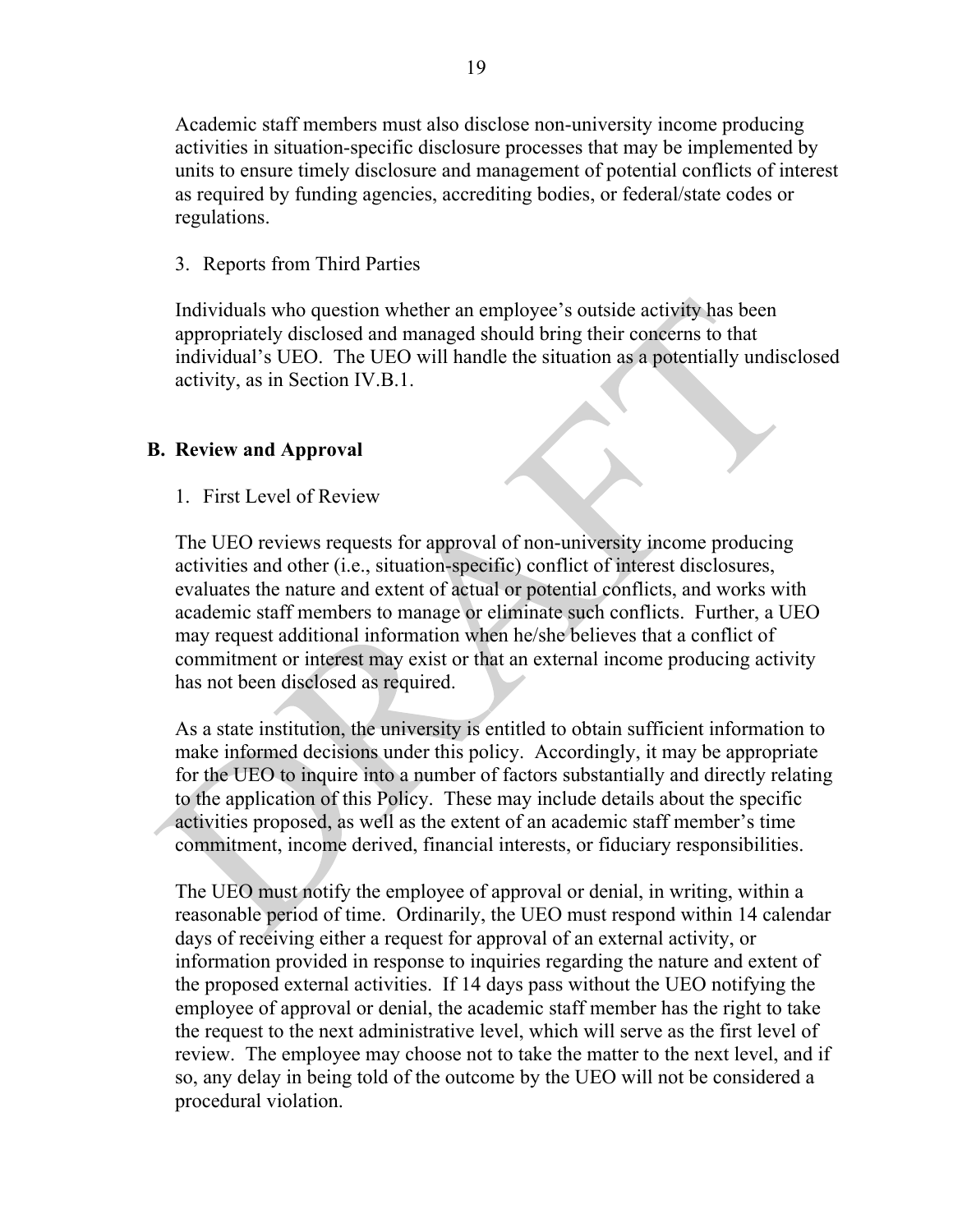If the activity is denied by the UEO (including when mutually agreeable management mechanisms cannot be identified), an employee may appeal the denial to the second level of review as described in Section IV.D.

2. Routine Second Level of Review and Approval

Second level of review follows regular reporting channels (e.g., the dean or the next administrative level if there is no dean) based on the employee's home unit. As a routine component of the review process, this second level of review does not constitute an appeal. The appeals process is described in Section IV.D.

A second level of review is required for any activities presenting a potential conflict of commitment or interest (in accordance with the guidance presented in Sections III.E and III.F) and when the UEO denies a request for permission to engage in an external activity.

Management plans for university employee start-up companies require a second level of review. Other situation-specific disclosure processes or management plans may specify a second level of review.

Additional information may be requested prior to approval or denial at the second level of review. The second level may override decisions by the UEO.

If the UEO has denied permission, denial of approval at the second level of review is final, subject only to an appeal on procedural grounds as described in Section IV<sub>D</sub>

If the UEO has approved the activity but the second level of review has overridden the UEO and denied the request, the staff member may appeal to the next administrative level, as described in Section IV.D.2.

3. Further Review and Routing

During the annual disclosure process, documents requiring a second level of review are forwarded to the responsible official for information once the second level of review is completed. Management plans for university employee start-up company activities require approval by the responsible official. Situation-specific disclosure processes implemented by units must specify what, if any, additional review or routing is required and may require approval by the responsible official.

4. Rescinding Approval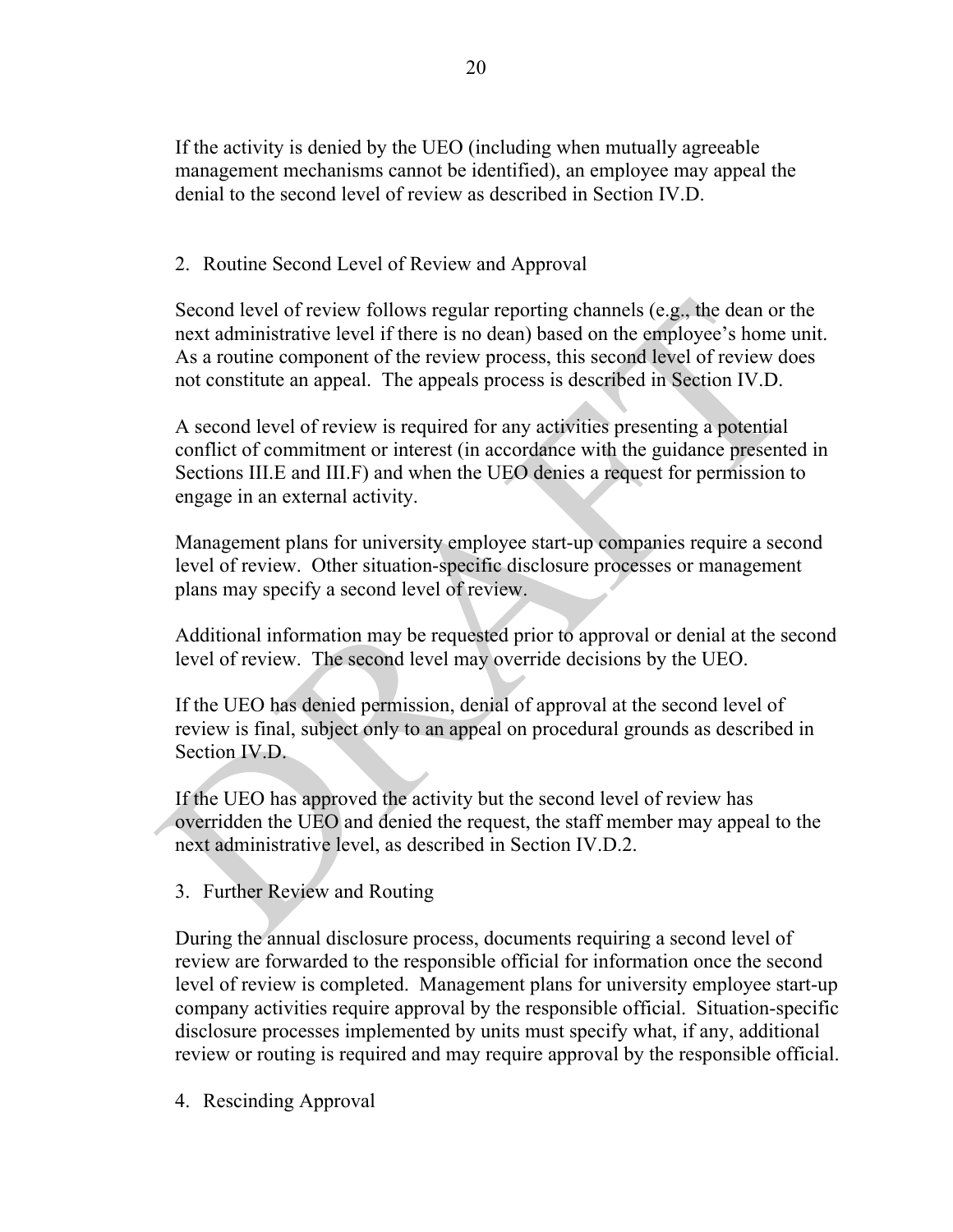At any time, as the UEO monitors the employee's external activities and conflict management, the UEO may perceive that the management mechanisms are no longer effective. In such cases, the UEO may suspend approval of the external activity and work with the employee to evaluate the situation and determine whether and how it can be managed. If a mutually agreeable management plan cannot be developed, then approval of the activity must be rescinded. Academic staff may appeal a withdrawal of approval as described in Section IV.D.

### **C. Managing Potential Conflicts**

It is incumbent upon the academic staff member and the UEO to manage or eliminate real or potential conflicts. At any time during this process the UEO or academic staff member may seek the advice of the dean, director, responsible official, or other individual responsible for the process which generated the disclosure.

Any person involved in negotiating or administering plans for conflict management has an absolute duty to disclose in writing to the next administrative level any actual or potential conflict that he/she has in the matter and may not participate further in the process. The responsibility for conflict management then passes to the next administrative level.

Conflict management mechanisms must be documented in writing and agreed to and acknowledged by the UEO and academic staff member, whether as part of an annual disclosure process or in the course of a situation-specific disclosure. This documentation is generally referred to as a "management plan." This documentation shall be appended to the disclosure of the potential conflict. The disclosure and documentation shall be routed to additional administrative levels for review and approval as appropriate (e.g., dean, director, followed by routing to the responsible official). The UEO is responsible for monitoring the implementation of management plans to ensure compliance with and evaluate the effectiveness of the conflict management mechanisms.

If voluntary agreement on how to manage or eliminate the conflict is not reached, the staff member's request for approval of an outside activity cannot be approved. The UEO must inform the academic staff member of a denial of approval within a reasonable amount of time, ordinarily 14 calendar days. The UEO shall append documentation of denial of approval to the academic staff member's disclosure and forward it to the second level of review.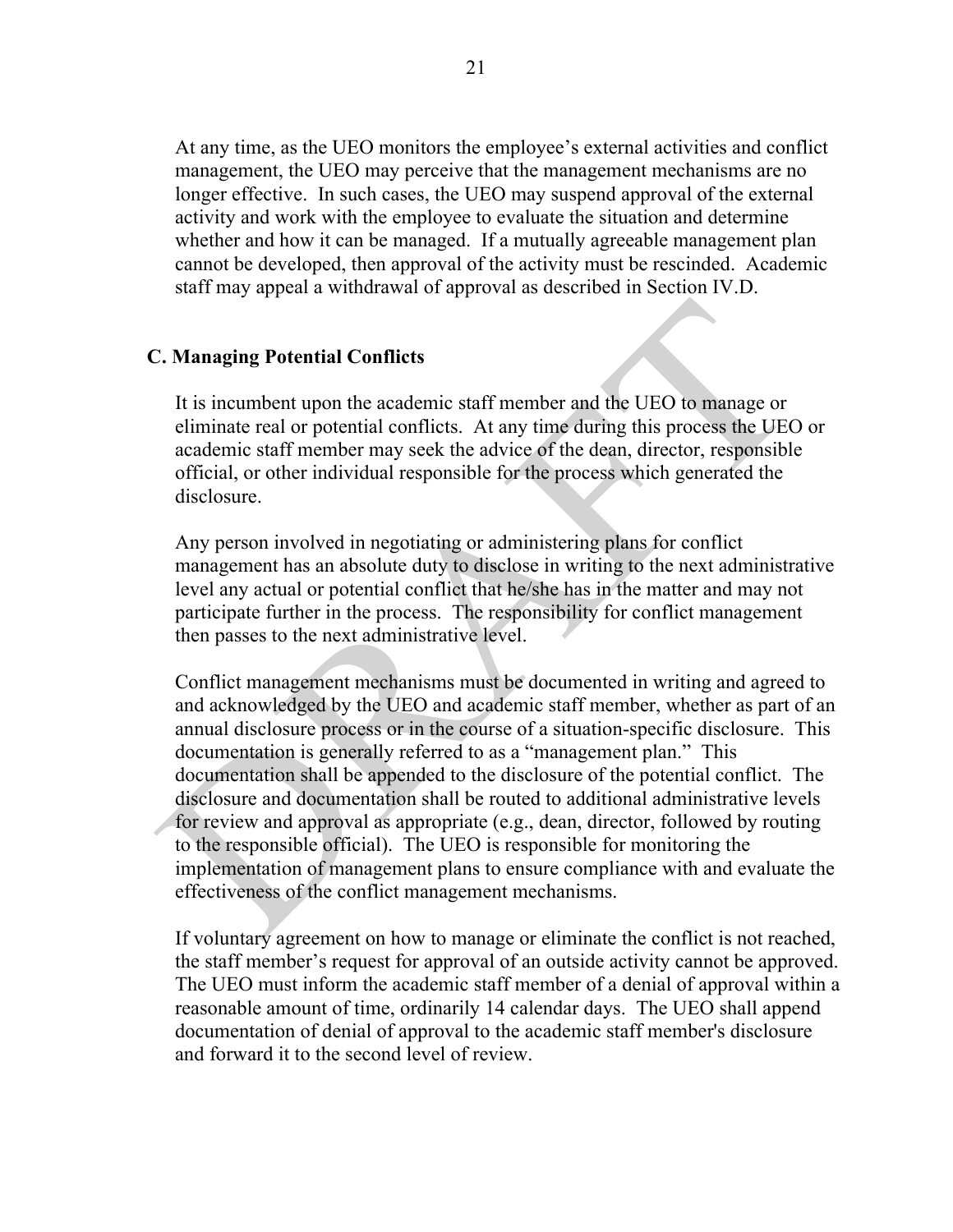When an academic staff member has paid percentage appointments in more than one unit, both UEOs shall review requests for approval of external activities, evaluate potential conflicts, and manage or eliminate them. The UEO of the staff member's home unit shall take the lead in this process.

In the event that the UEOs do not agree, the request for approval shall be considered by the responsible official, whose decision will be final, subject only to appeal on procedural grounds.

# **D. Appeals**

1. Appealing Denials by the UEO

When approval of an external activity is denied by the UEO, an academic staff member may appeal the denial to the second level of review within 14 calendar days after the academic staff member receives written notice of the denial. Appeals of the UEO's decision to deny the activity must be in writing and must present the employee's rationale for approval of the activity. Documentation or evidence supporting the appeal may be attached.

The second level of review will evaluate the information provided, may request additional information from the employee or the UEO, and may seek advice from the responsible official or other individual responsible for the process which generated the disclosure. Ordinarily, the second level of review must respond to an appeal within 14 calendar days of receiving either the appeal or information provided in response to requests for additional information. The outcome of the appeal is the written approval or denial of the request to engage in the external activities. If 14 days pass without the second level of review notifying the employee of the outcome of the appeal, the academic staff member has the right to take the appeal to the next administrative level, which will function as the "second level of review" and rule on the appeal. The employee may choose not to take the appeal to the next level, and if so, any delay in being told of the outcome by the second level of review will not be considered a procedural violation.

Denial of approval of an external activity following an appeal to the second level of review is final, absent an appeal to the president's designee on procedural grounds.

2. Appealing Denials Initiated by the Second Level of Review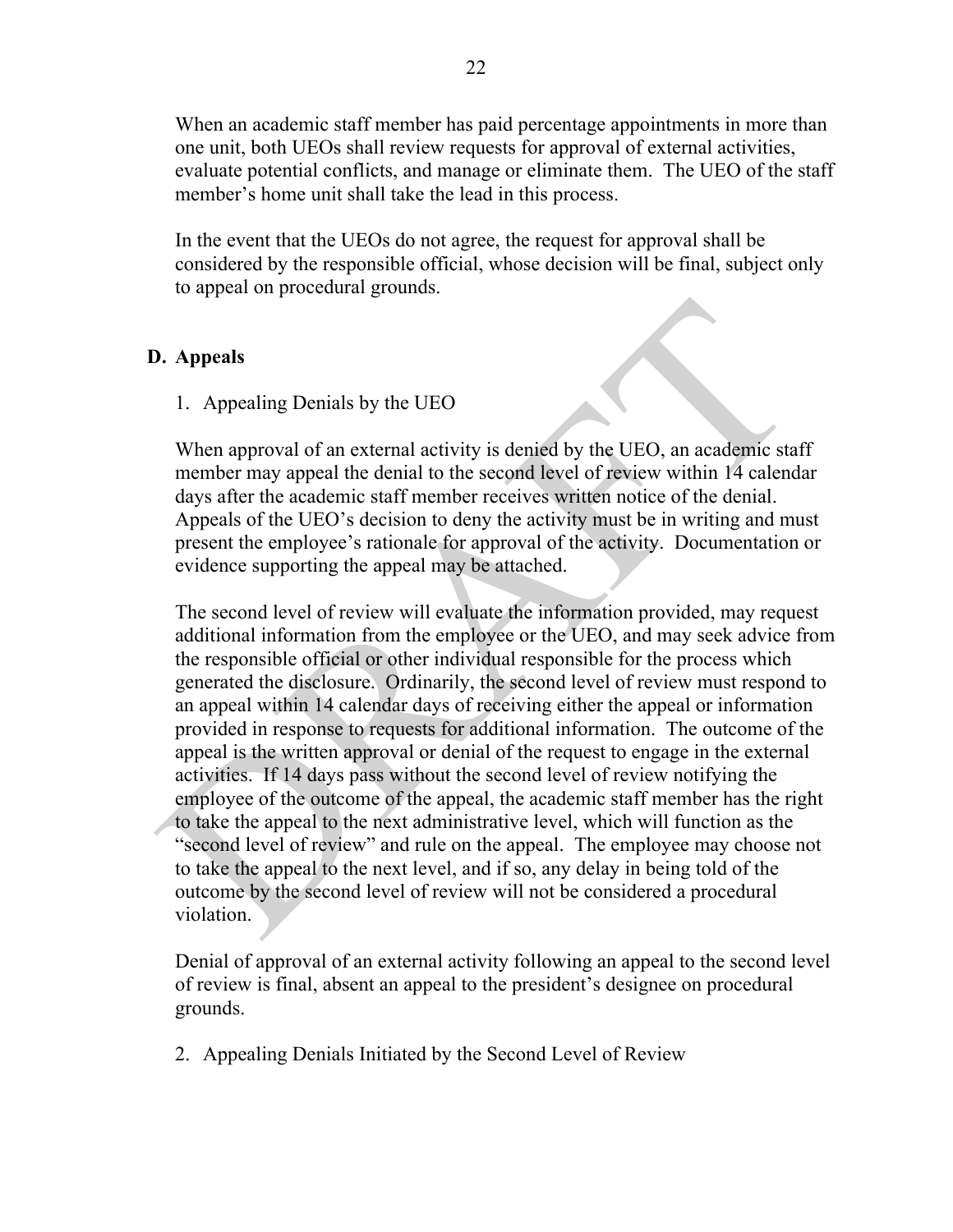When UEO approval of an external activity is over-ridden by the second level of review (see IV.B.2), an academic staff member may appeal the denial to the responsible official within 14 calendar days after the academic staff member receives written notice of the denial. Such appeals must be in writing and must present the employee's rationale for approval of the activity. Documentation or evidence supporting the appeal may be attached.

Denial of approval of an external activity by the responsible official is final, absent an appeal to the president's designee on procedural grounds.

3. Final Appeals Based on Procedural Grounds

Appeals on procedural grounds must be made in writing and filed with the president's designee within 14 calendar days after the academic staff member receives written notice of the denial. The appeal must include a description of the procedures which were violated and may include documentation or evidence supporting the claim of procedural violation.

The president's designee shall, within 30 calendar days, either affirm or vacate the decision to deny approval of the activity, and notify the employee and others concerned. This decision shall be final. In making a decision on an appeal, the president's designee will consider the university's obligations and interests as stated in this policy and whether fundamental fairness was afforded to the academic staff member. The president's designee will also consult, if possible, with the chair of the appropriate campus-wide advisory committee which represents the interests of the academic staff member prior to issuing a decision.

# **E. Sanctions for Violation of This Policy**

Sanctions are warranted for failure to report potential conflicts or to abide by a management plan. The university has the right to impose sanctions consistent with the rights of academic staff members under the university *Statutes* and other applicable policies and practices. Severity of sanctions depends on the extent of the violations of the Policy. Inadvertent, unintentional, and minor breaches require lesser sanctions, whereas knowing, deliberate, and major violations demand the severest sanctions. Nothing in this Policy is intended to diminish or replace the procedural rights of academic staff, including the procedures for revocation of tenure contained in the *Statutes*.

### **F. Periodic Review**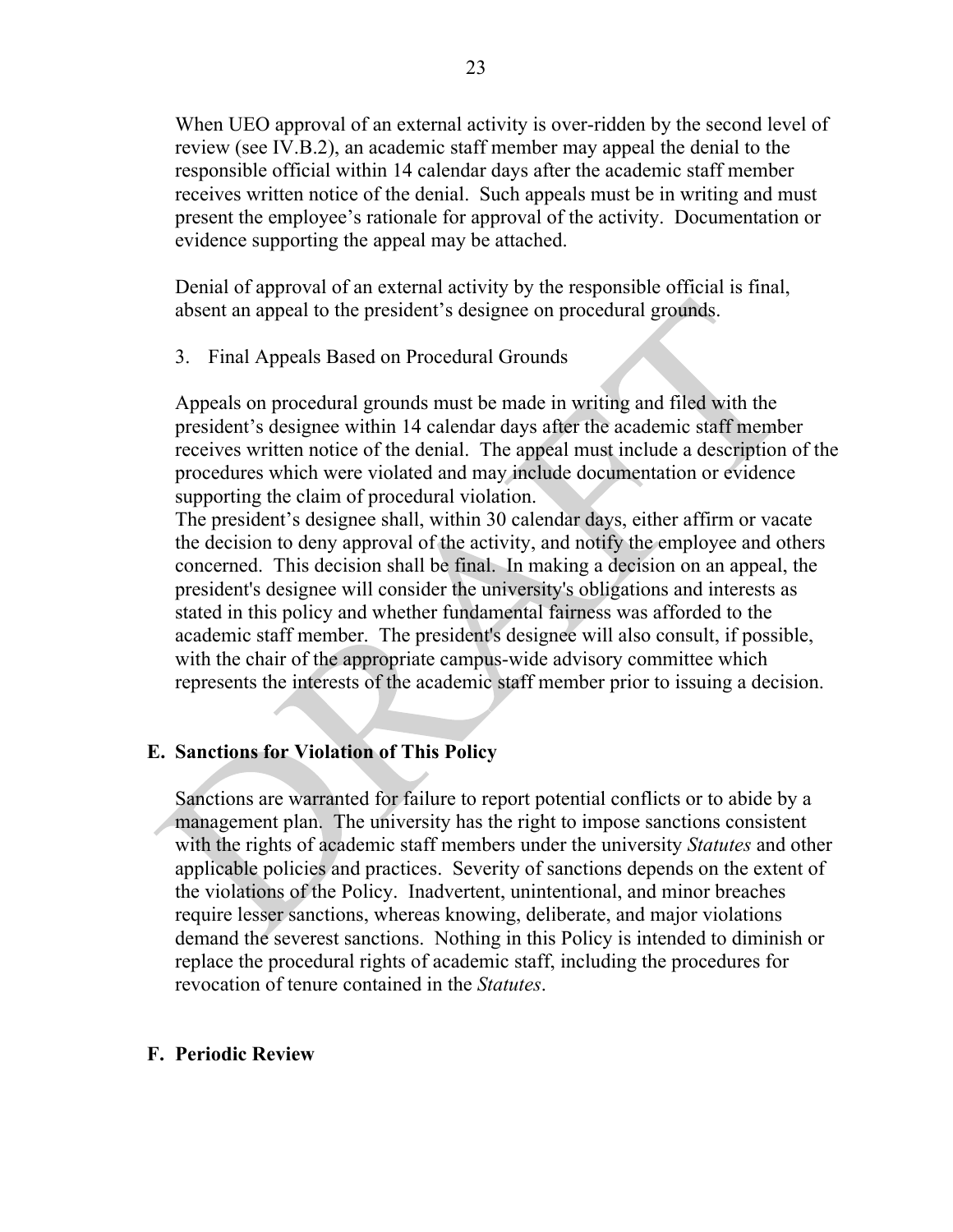To ensure that this policy effectively considers and responds to the changing environment, it will be reviewed (and revised if needed) every five years by the president's designee. Revisions will be subject to approval by the faculty senates of each campus.

# **G. Interim Administrative Action**

At any time after a potential conflict of interest or commitment has been identified and before final disposition of the case, the UEO, with the approval of the second level of review, may take interim administrative action as required to comply with the law, to protect the objectivity of research, to protect the interests of students and colleagues, to preserve evidence, or to protect resources. Any interim action should be devised and taken so as to create minimal interference with the university activities of the individuals involved, and in accord with the university *Statutes*.

# **H. Exceptions**

Any exceptions to the procedures described above shall be made only for good cause and with the approval of the vice president/chancellor of the respective campus or the president's designee for members of the university administration.

# **V. APPENDIX: DOCUMENTS, LAWS, AND REGULATIONS PROVIDING A FOUNDATION FOR THIS POLICY**

**This Appendix may be updated as necessary by the president or the president's designee to accurately reflect citations and changes in legal authorities, policies and guidelines.**

**A. Authorities for Policy**

The following authorities form the basis of this policy.

# **Federal Regulations, Policy and Guidance:**

HHS – Promoting Objectivity in Research, 42 CFR, chapter I, subchapter D, part 50 and Responsible Prospective Contractors, 45 CFR, subtitle A, subchapter A, part 94; Final Rule at 76 Fed. Reg. 53256 (August 25, 2011)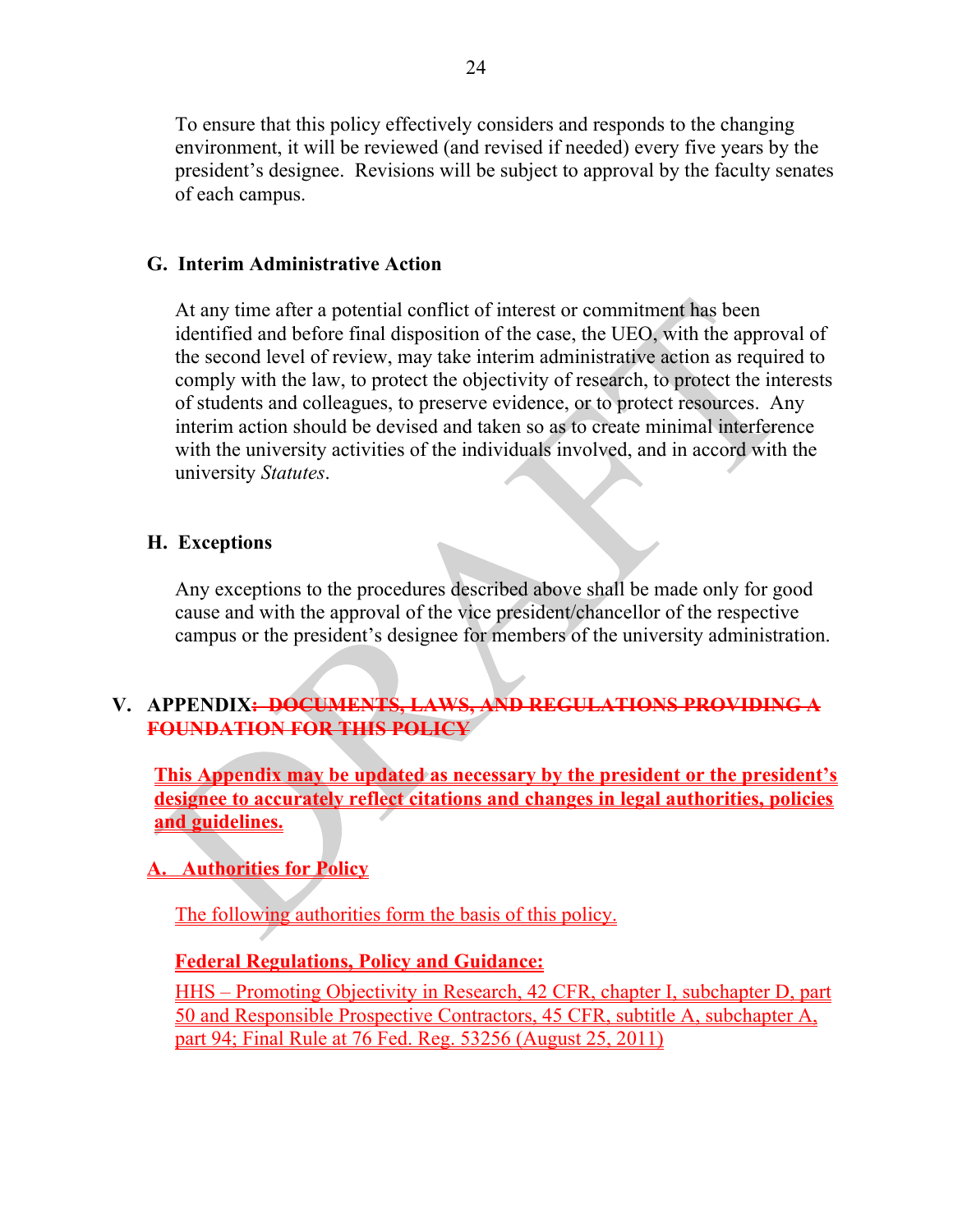NSF – Investigator Financial Disclosure Policy, 59 Fed. Reg. 33308 (June 28, 1994); Notice of technical changes to investigator financial disclosure policy, 60 Fed. Reg. 35820 (July 11, 1995)

# **Illinois Law:**

University Faculty Research and Consulting Act, 110 Ill. Comp. Stat. 100 Illinois Procurement Code, 30 Ill. Comp. Stat. 500/50-13, 50-15, 50-30, 50-35, 50-39

State Officials and Employees Ethics Act, 5 Ill. Comp. Stat. 430

# **University Policy and Guidance:**

Statutes, Art. IX, §§ 2 and 5 General Rules Concerning University Organization and Procedure, Art. III, §7(g) and  $(i)$ Guidelines for Management of Potential Conflicts of Interest with Health Care Industry (June 6, 2010) OBFS Business and Financial Policies and Procedures, §§9.2, 9.8 Policy and Rules for Civil Service Staff, Policy 16.01 – Conflict of Interest Academic Staff Handbook, Chapter 5 – Research and Teaching

There are a number of current university policies, State laws, and federal regulations that provide a foundation for, this Policy including, but not limited to:

# **University Documents**

"No person employed by the University shall have any interests incompatible with that person's obligations to the University" (Article IX, Section 5b. of the *Statutes*);

"The responsibilities to the University of full-time members of the academic staff are fulfilled by the performance appropriate to rank and terms of appointment of teaching, scholarly research, continuing education and public service, and committee work and special assignments. Such staff members may carry on some professional or business activities of an income-producing character so long as such activities are compatible and not in conflict with University interests. The head of the department of which the employee is a member should know and approve of these activities outside the University" (Article IX, Section 5d. of the *Statutes*);

"Procurement contracts involving expenditures of university funds are governed by *Procurement Rules of the Chief Procurement Officer for Public Institutions of*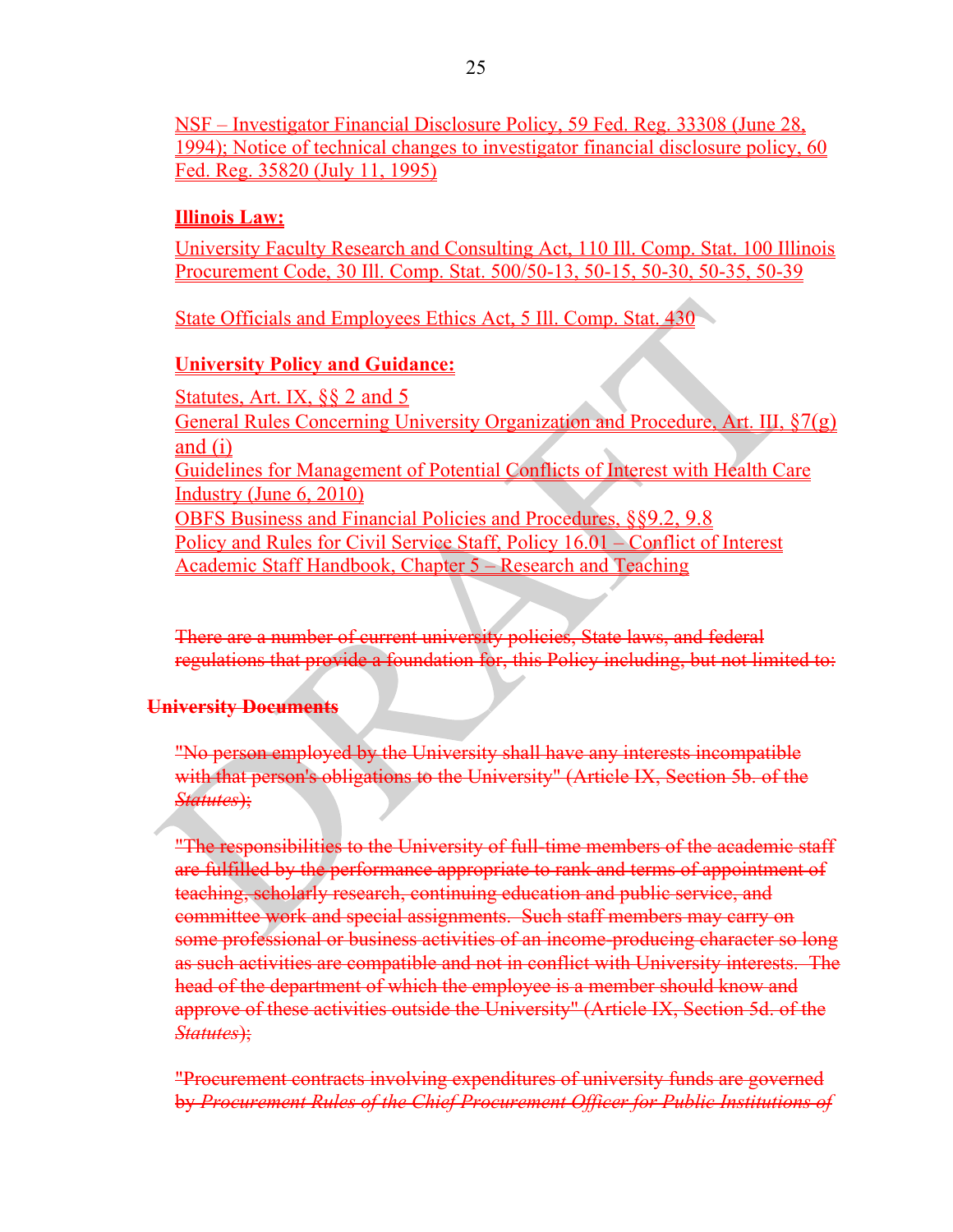*Higher Education* as adopted and amended from time to time by the Board of Trustees. Other university contracts may be awarded to any business entity, including those in which a university officer or employee (or members of their immediate families) serve as major officers or primary employees thereof, or hold a significant equity interest therein, if such contract is deemed in the best interests of the University and has the approval of the president or the president's designee. Documentation of such approval shall be filed with the contract" (Article II, Section 4(d) of the *General Rules*); and

"University employees engaged in external consulting work or business are responsible for ensuring that agreements emanating from such work are not in conflict with University policy, with the University's contractual commitments or with University policies regarding University-owned intellectual property. Such employees should make their non-University obligations known to the appropriate campus officer and should provide other parties to such agreements with a statement of University policies regarding ownership of intellectual property and related rights." (Article III, Section 7(i) of the *General Rules*).

Each campus has its own policies governing the use of phones, computers, and other resources.

### **State Law**

#### 110 *Illinois Compiled Statutes* (ILCS) 100/1

No full time member of the faculty of any State-supported institution of higher learning may undertake, contract for or accept anything of value in return for research or consulting services for any person other than that institution on whose faculty he serves unless (a) he has the prior written approval of the president of that institution, or a designee of such president, to perform the outside research or consulting services, such request to contain an estimate of the amount of time which will be involved, and (b) he submits to the president of that institution or such designee, annually, a statement of the amount of actual time he has spent on such outside research or consulting services.

#### **Federal Regulations**

Current regulations include those from the National Science Foundation and the Department of Health and Human Services.

*Federal Register*, Vol. 59, No. 123/Tuesday, June 28, 1994 (pages 33308-33312) and *Federal Register*, Vol. 60, No. 132, Tuesday, July 11, 1995 (pages 35820- 35823).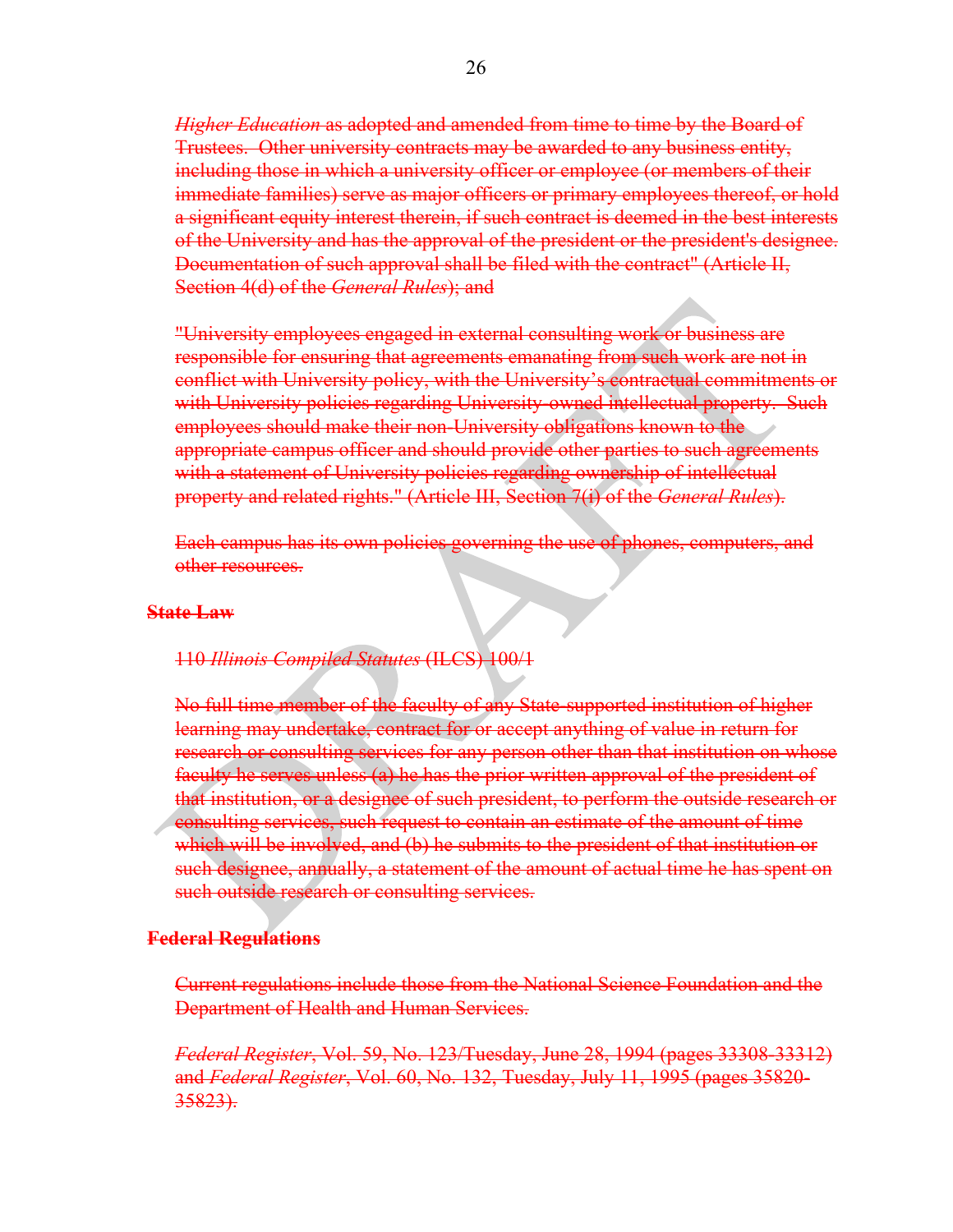The National Science Foundation (NSF) Investigator Financial Disclosure Policy has the following primary features:

- A requirement that any NSF grantee employing more than 50 persons maintain "an appropriate written and enforced policy on conflict of interests."
- Minimum requirements for what must be in an institution's policy. These include (a) limited and targeted financial disclosure, (b) designation of a person(s) to review the disclosures and resolve actual or potential problems revealed, (c) enforcement mechanisms, and (d) arrangements for informing NSF of conflicts issues that are not resolved to the satisfaction of the institution.

*Federal Register*, Vol. 60, No. 132 Tuesday, July 11, 1995 (pages 35810-35819)

The Public Health Service (PHS) issued rules requiring Institutions that apply for research funding from the PHS to assume responsibility for ensuring that the financial interests of the employees of the Institution do not compromise the objectivity with which such research is designed, conducted, or reported.

Under the PHS rules, investigators are required to disclose to an official(s) designated by the Institution a listing of Significant Financial Interests. The institutional official(s) will review these disclosures in accordance with an administrative process to be established by each institution. Following this review, the institutional official(s) will determine the acceptability of the reported financial interests and act to protect PHS-funded research from any bias that is reasonably expected to arise from those interests.

"Investigator" means the principal investigator and any other person who is responsible for the design, conduct, or reporting of a research project funded by PHS, or proposed for such funding. For purposes of the requirements of this part relating to financial interests, "investigator" includes the investigator's spouse and dependent children.

On May 21, 2010 HHS proposed changes to its existing regulations to strengthen accountability and transparency of current financial conflict of interest rules at the government, institutional, and investigator level. See http://grants.nih.gov/grants/policy/coi/index.htm for details of the proposed changes as well as information on current policy.

#### **Some Links to Relevant Federal Research Regulations**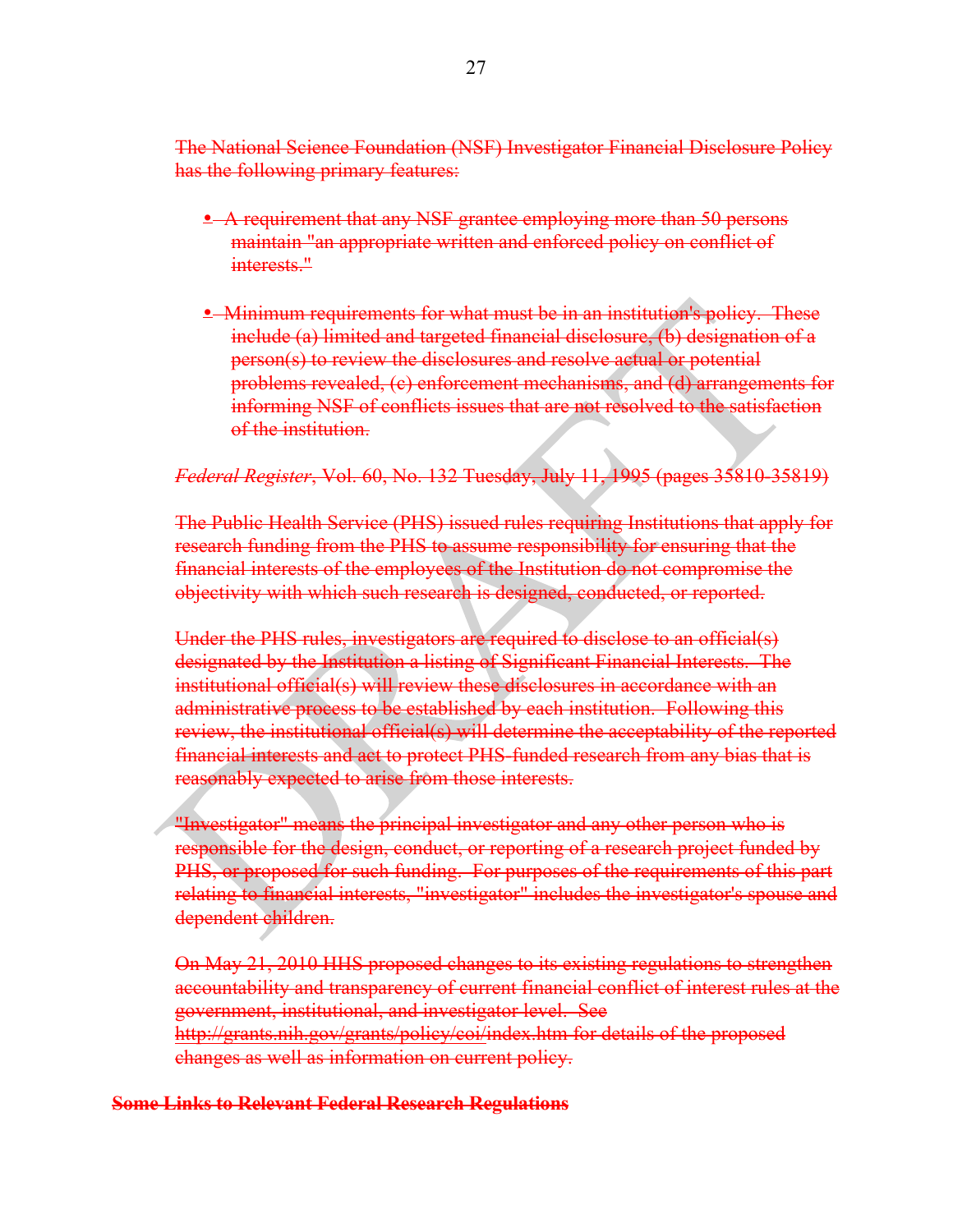- **•** Frequently asked questions Concerning the Department of Health and Human Services Objectivity in Research Regulations and the National Science Foundation Investigator Financial Disclosure Policy (July 29, 2009). http://grants.nih.gov/grants/policy/coifaq.htm
- "Objectivity in Research," NIH Guide (PHS, July 14, 1995). http://grants.nih.gov/grants/guide/notice-files/not95-179.html
- NSF "Investigator Financial Disclosure Policy," Federal Register (June 28, 1995). http://www.nsf.gov/pubs/stis1996/iin117/iin117.txt?org=NSF

### **Federal Procurement Requirements Relating to Conflicts of Interest**

Each federal agency has administrative requirements for recipients of federal grants and contracts which include uniform standards for procurement transactions and the award and administration of contracts. In general, these requirements include the following:

#### **Codes of Conduct**

The recipient shall maintain written standards of conduct governing the performance of its employees engaged in the award and administration of contracts. No employee, officer, or agent shall participate in the selection, award, or administration of a contract supported by federal funds if a real or apparent conflict of interest would be involved. Such a conflict would arise when the employee, officer, or agent, any member of his or her immediate family, his or her partner, or an organization which employs or is about to employ any of the parties indicated herein, has a financial or other interest in the firm selected for an award. The officers, employees, and agents of the recipient shall neither solicit nor accept gratuities, favors, or anything of monetary value from contractors, or parties to subagreements. However, recipients may set standards for situations in which the financial interest is not substantial or the gift is an unsolicited item of nominal value. The standards of conduct shall provide for disciplinary actions to be applied for violations of such standards by officers, employees, or agents of the recipient.

### **Competition**

All procurement transactions shall be conducted in a manner to provide, to the maximum extent practical, open and free competition. The recipient shall be alert to organizational conflicts of interests as well as noncompetitive practices among contractors that may restrict or eliminate competition or otherwise restrain trade. In order to ensure objective contractor performance and eliminate unfair competitive advantage, contractors that develop or draft specifications, requirements, statements of work, and invitations for bids and/or requests for proposals shall be excluded from competing for such procurements. Awards shall be made